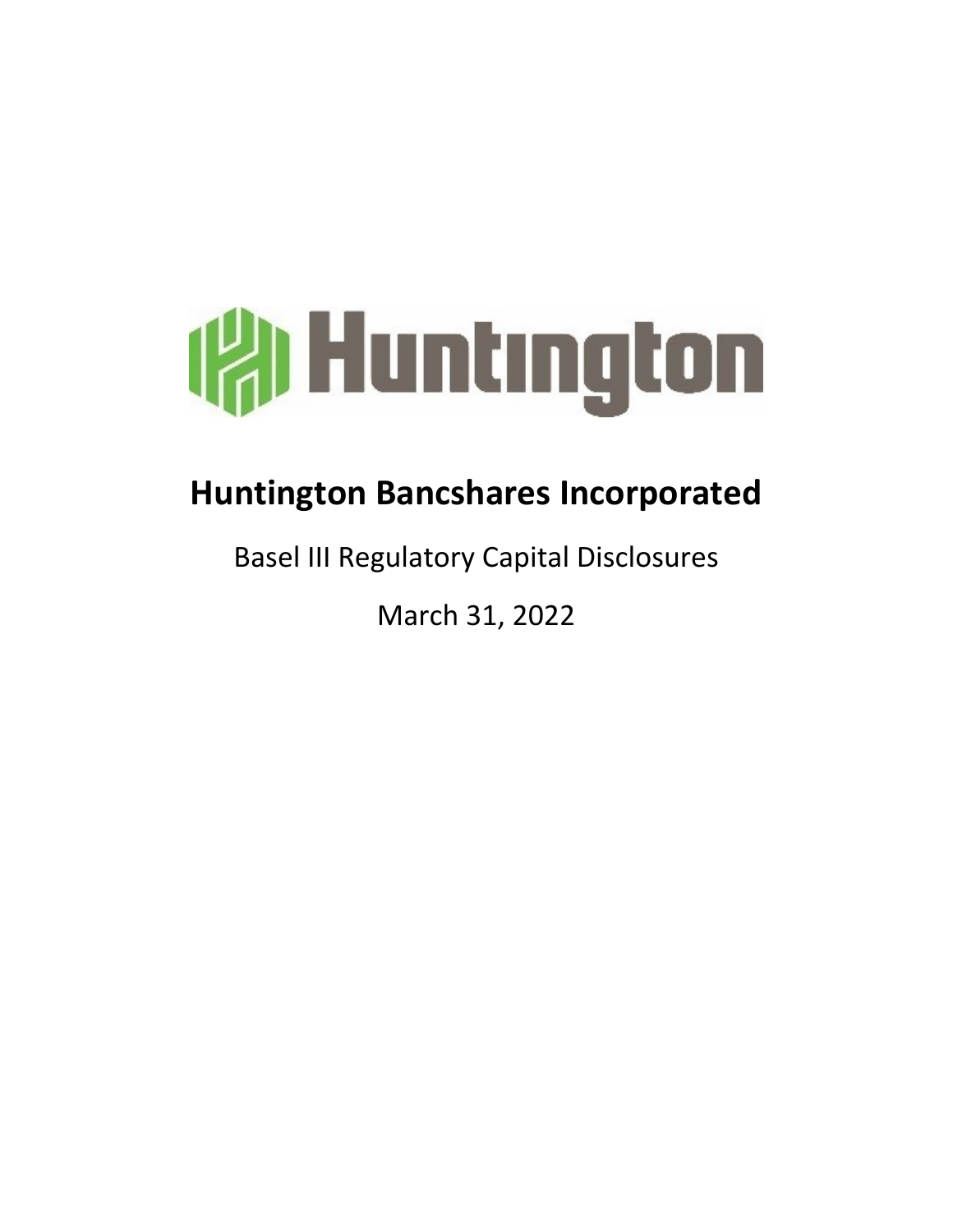# **Glossary of Acronyms**

| <b>Acronym</b>         | <b>Description</b>                                            |
|------------------------|---------------------------------------------------------------|
| <b>ACL</b>             | <b>Allowance for Credit Losses</b>                            |
| <b>AFS</b>             | <b>Available For Sale</b>                                     |
| <b>ALLL</b>            | Allowance for Loan and Lease Losses                           |
| <b>BHC</b>             | <b>Bank Holding Company</b>                                   |
| <b>BHC Act</b>         | Bank Holding Company Act of 1956                              |
| C&I                    | <b>Commercial and Industrial</b>                              |
| <b>CCAR</b>            | Comprehensive Capital Analysis and Review                     |
| <b>CAP</b>             | <b>Capital Adequacy Process</b>                               |
| <b>CECL</b>            | <b>Current Expected Credit Losses</b>                         |
| COVID-19               | Coronavirus Disease 2019                                      |
| <b>CRE</b>             | <b>Commercial Real Estate</b>                                 |
| EAD                    | <b>Exposure At Default</b>                                    |
| <b>Federal Reserve</b> | Board of Governors of the Federal Reserve System              |
| <b>FRB</b>             | <b>Federal Reserve Board</b>                                  |
| GAAP                   | Generally Accepted Accounting Principles in the United States |
| <b>HTM</b>             | <b>Held to Maturity</b>                                       |
| <b>HVCRE</b>           | High Volatility Commercial Real Estate                        |
| <b>ISDA</b>            | <b>International Swaps and Derivatives Association</b>        |
| MD&A                   | <b>Management Discussion and Analysis</b>                     |
| <b>MDB</b>             | Multilateral Development Bank                                 |
| <b>OTC</b>             | Over-The-Counter                                              |
| <b>PFE</b>             | <b>Potential Future Exposure</b>                              |
| <b>PSE</b>             | <b>Public Sector Entity</b>                                   |
| <b>RWA</b>             | <b>Risk Weighted Assets</b>                                   |
| <b>SPE</b>             | <b>Special Purpose Entity</b>                                 |
| <b>SSFA</b>            | Simplified Supervisory Formula Approach                       |
| T-Bill                 | <b>Treasury Bill</b>                                          |
| T-Bond                 | <b>Treasury Bond</b>                                          |
| T-Note                 | <b>Treasury Note</b>                                          |
| <b>VIE</b>             | Variable Interest Entity                                      |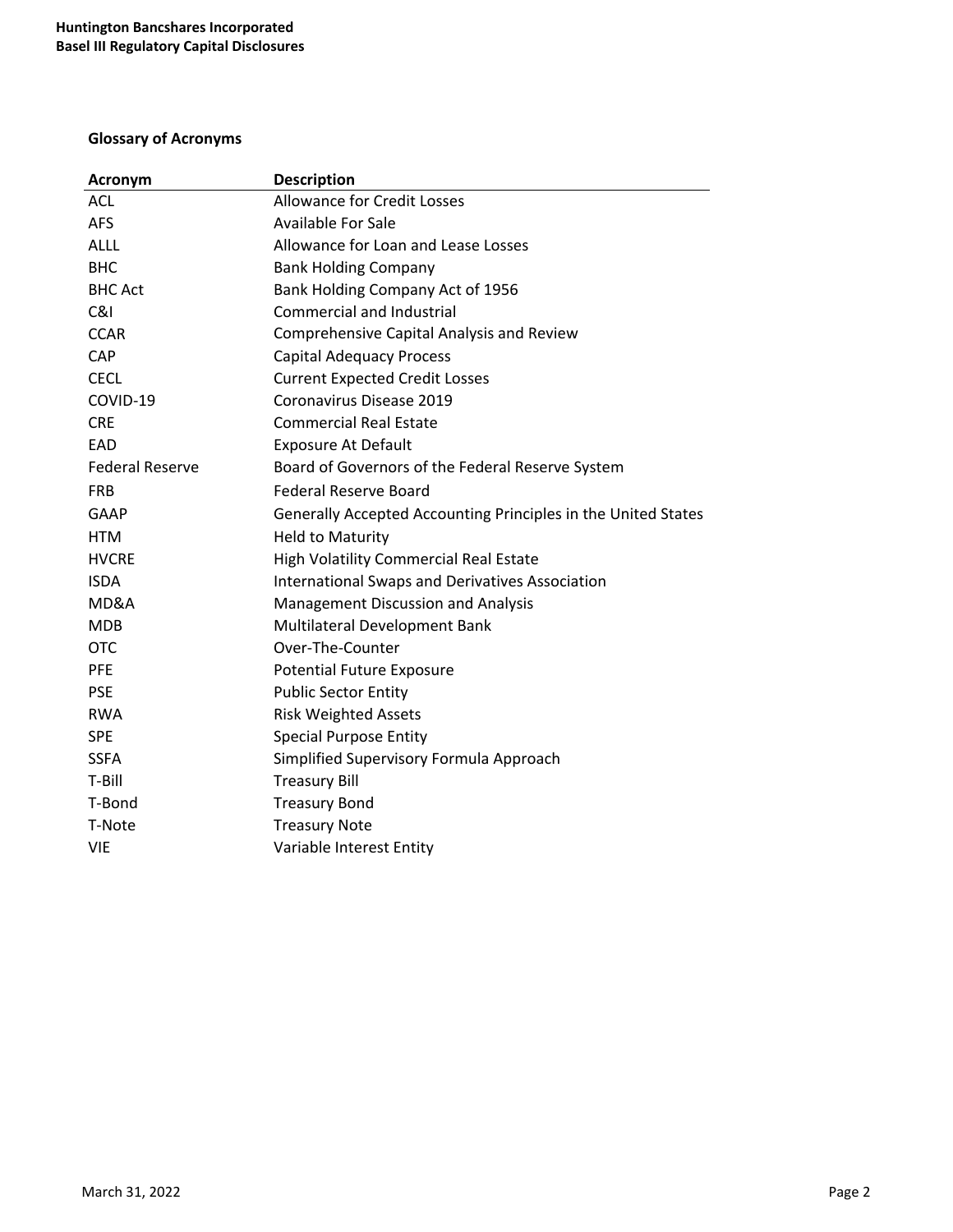#### *Introduction*

#### **Company Overview**

Huntington Bancshares Incorporated ("Huntington" or "HBI") is a multi-state diversified regional bank holding company organized under Maryland law in 1966 and headquartered in Columbus, Ohio. Huntington has 19,722 average full-time equivalent employees. Through its bank subsidiary, The Huntington National Bank, HBI has over 150 years of serving the financial needs of our customers. Through its subsidiaries, including the Bank, Huntington provides full-service commercial and consumer banking services, mortgage banking services, automobile financing, recreational vehicle and marine financing, equipment financing, inventory finance, investment management, trust services, brokerage services, insurance products and services, and other financial products and services. The Bank, organized in 1866, is our only banking subsidiary. Huntington's banking offices are located in Ohio, Colorado, Illinois, Indiana, Kentucky, Michigan, Minnesota, Pennsylvania, West Virginia and Wisconsin. As of March 31, 2022, the Bank had 1,030 full-service branches and private client group offices.

Select financial services and other activities are also conducted in various other states. International banking services are available through the headquarters office in Columbus, Ohio. Our foreign banking activities, in total or with any individual country, are not significant.

When we refer to "we," "our," and "us" in this report, we mean Huntington Bancshares Incorporated and our consolidated subsidiaries. When we refer to the "Bank" in this report, we mean our only bank subsidiary, The Huntington National Bank, and its subsidiaries.

The Board of Governors of the Federal Reserve System ("Federal Reserve") is the primary regulator of HBI, a bank holding company under the Bank Holding Company Act of 1956 ("BHC Act"). As a bank holding company, HBI is subject to consolidated risk-based regulatory capital requirements which are computed in accordance with the applicable risk-based capital regulations of the Federal Reserve. These capital requirements are expressed as capital ratios that compare measures of regulatory capital to risk-weighted assets ("RWA"). Capital levels are subject to qualitative judgments by the regulators on capital components, risk weightings and other factors. In addition, we are subject to requirements with respect to leverage.

#### **Regulatory Capital and Capital Ratios**

Huntington is subject to the Federal Reserve capital rules which implemented the Basel III requirements for U.S. Banking organizations, including the standardized approach for calculating risk-weighted assets in accordance with subpart D of the final rule. The rules establish an integrated regulatory capital framework and implement, in the United States, the Basel III regulatory capital reforms from the Basel Committee on Banking Supervision and certain changes required by the Dodd-Frank Act. Under these rules, minimum requirements are established for both the quantity and quality of capital held by banking organizations.

The following are the minimum Basel III regulatory capital levels which we must satisfy to avoid limitations on capital distributions and discretionary bonus payments.

| Common equity tier 1 risk-based capital ratio | 7.0%  |
|-----------------------------------------------|-------|
| Tier 1 risk-based capital ratio               | 8.5%  |
| Total risk-based capital ratio                | 10.5% |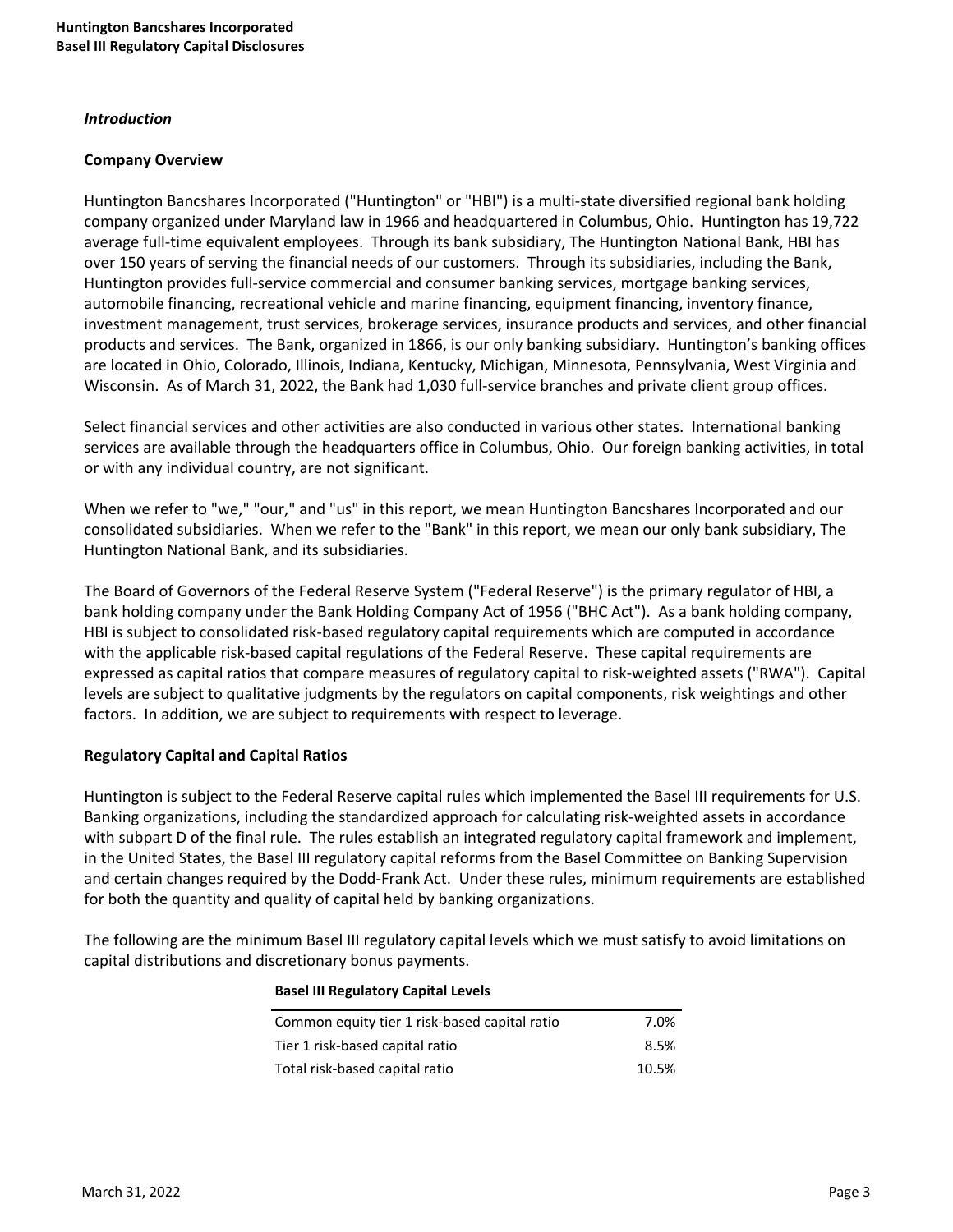The rule also includes a minimum leverage ratio of 4%.

For additional information on capital, refer to 2021 Annual Report on Form 10-K, Part 1, Item 1 Regulatory Matters subsections titled Regulatory Capital Requirements, Enhanced Prudential Standards, Capital Planning and Stress Testing, and Stress Buffer Requirements.

In the first quarter 2020, the FRB finalized the stress capital buffer framework to integrate the FRB's regulatory capital rule with CCAR. The stress capital buffer requirement replaces the static 2.5% of risk-weighted assets component of the Capital Conservation Buffer. As of March 31, 2022, Huntington's stress capital buffer is 2.5%.

As disclosed in our 2021 Form 10-K, the U.S. federal banking regulatory agencies permitted Bank Holding Companies ("BHCs") and banks to phase-in, for regulatory capital purposes, the day-one impact of the new Current Expected Credit Losses ("CECL") accounting rule on retained earnings over a period of three years. As part of its response to the impact of COVID-19, the U.S. federal banking regulatory agencies issued a final rule that provides the option to temporarily delay certain effects of CECL on regulatory capital for two years, followed by a three-year transition period. The final rule allowed BHCs and banks to delay for two years 100% of the day-one impact of adopting CECL and 25% of the cumulative change in the reported allowance for credit losses since adopting CECL, excluding any allowance established at the acquisition of purchased credit deteriorated loans. The cumulative impact of the two-year delay will be phased-in over the three-year transition period. Huntington has elected to adopt the final rule, which is reflected in the regulatory capital data included in these disclosures, and the three-year transition period for the phase-in of the cumulative impact began in the first quarter of 2022.

# *Scope of Application*

The Basel III Regulatory Capital Disclosures and HBI's regulatory capital ratio calculations are prepared on a fully consolidated basis. The consolidated financial statements are prepared in accordance with GAAP and include the accounts of HBI and its majority-owned subsidiaries. All intercompany transactions and balances have been eliminated in consolidation. HBI is subject to the standardized approach for calculating risk-weighted assets.

#### **Restrictions on the Transfer of Funds for Regulatory Capital within HBI**

Dividends from the Bank to HBI are the primary source of funds for payment of dividends to our shareholders. However, there are statutory limits on the amount of dividends that the Bank can pay to HBI. Regulatory approval is required prior to the declaration of any dividends in an amount greater than its undivided profits or if the total of all dividends declared in a calendar year would exceed the total of its net income for the year combined with its retained net income for the two preceding years, less any required transfers to surplus or common stock. The Bank is currently able to pay dividends to HBI subject to these limitations.

#### **Compliance with Capital Requirements**

As of March 31, 2022, HBI had capital levels above the minimum regulatory capital requirements, as well as above the well-capitalized standards established for prompt corrective action. For further detail on capital ratios, see Table 15 - Regulatory Capital Data in the 2022 First Quarter Report on Form 10-Q. Also, the aggregate amount of surplus capital in our insurance subsidiaries included in HBI consolidated total capital as of March 31, 2022 was \$3 million. No subsidiary had a capital shortfall relative to its minimum regulatory capital requirements as of this reporting date.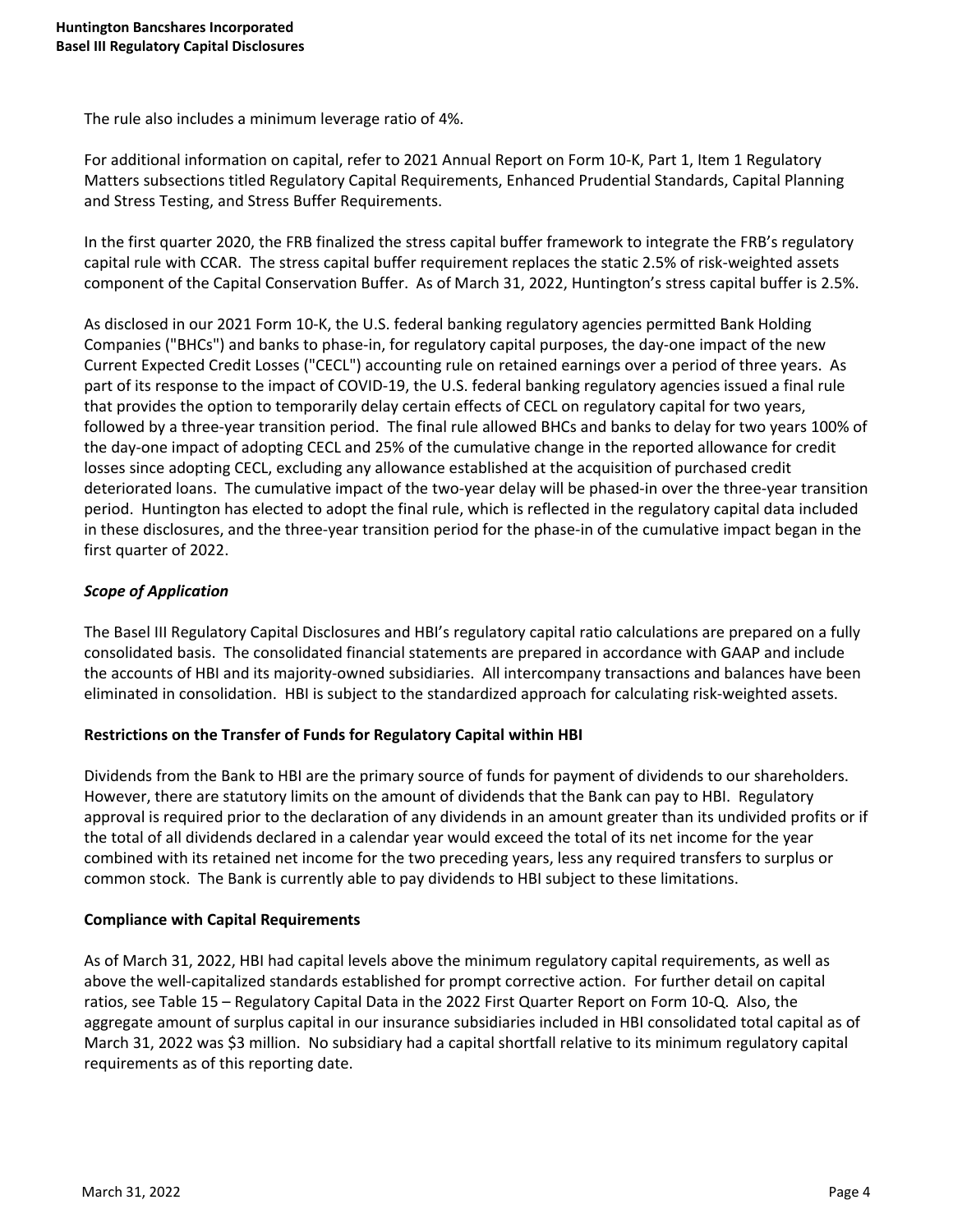# *Capital Structure*

Common equity (i.e., common stock, capital surplus, and retained earnings) is the primary component of our capital structure. Common equity allows for the absorption of losses on an ongoing basis and is permanently available for this purpose. Further, common equity allows for the conservation of resources during stress, as it provides HBI with full discretion on the amount and timing of dividends and other distributions.

However, regulators and rating agencies include other non-common forms of capital (e.g., subordinated debt and preferred stock) in their calculations of capital adequacy. Accordingly, Huntington allows for the inclusion of these alternative forms of capital in its metrics for the Tier 1 risk based capital and total risk based capital ratios.

The terms and conditions of HBI's capital instruments are described in the 2021 Annual Report on Form 10-K and 2022 First Quarter Report on Form 10-Q as follows:

- Common stock terms and conditions are described on the Balance Sheet in HBI's Consolidated Financial Statements.
- Preferred stock terms and conditions are described in Note 13 Shareholders' Equity in the 2021 Annual Report on Form 10-K and Note 9 - Shareholders' Equity in the 2022 First Quarter Report on Form 10-Q.
- Trust preferred securities terms and conditions are described in Note 14 VIEs in the 2022 First Quarter Report on Form 10-Q.
- Subordinated debt terms and conditions are described in Note 11 Borrowings in the 2021 Annual Report on Form 10-K and Note 7 - Borrowings in the 2022 First Quarter Report on Form 10-Q.

The components of HBI's capital structure are disclosed in the table below:

#### **Capital Components**

| (in millions)                                                          | March 31, 2022 |
|------------------------------------------------------------------------|----------------|
| Common equity Tier 1 risk-based capital:                               |                |
| Common stock plus related surplus                                      | \$<br>15,181   |
| Retained Earnings <sup>(1)</sup>                                       | 2,737          |
| Goodwill and other intangibles, net of related taxes                   | (5, 475)       |
| Deferred tax assets that arise from tax loss and credit carryforwards  | (46)           |
| Common equity Tier 1 capital                                           | 12,397         |
| Additional Tier 1 capital:                                             |                |
| Shareholders' preferred equity                                         | 2,177          |
| Tier 1 capital                                                         | 14,574         |
| Tier 2 capital instruments plus related surplus                        | 793            |
| Total capital minority interest that is not included in Tier 1 capital | 671            |
| Qualifying allowance for loan and lease losses                         | 1,485          |
| Tier 2 capital                                                         | 2,949          |
| Total risk-based capital                                               | \$<br>17,523   |

(1) Retained earnings reflect Huntington's election of a five-year transition to delay for two years the impact of CECL on regulatory capital, followed by a three-year transition period which began in first quarter of 2022.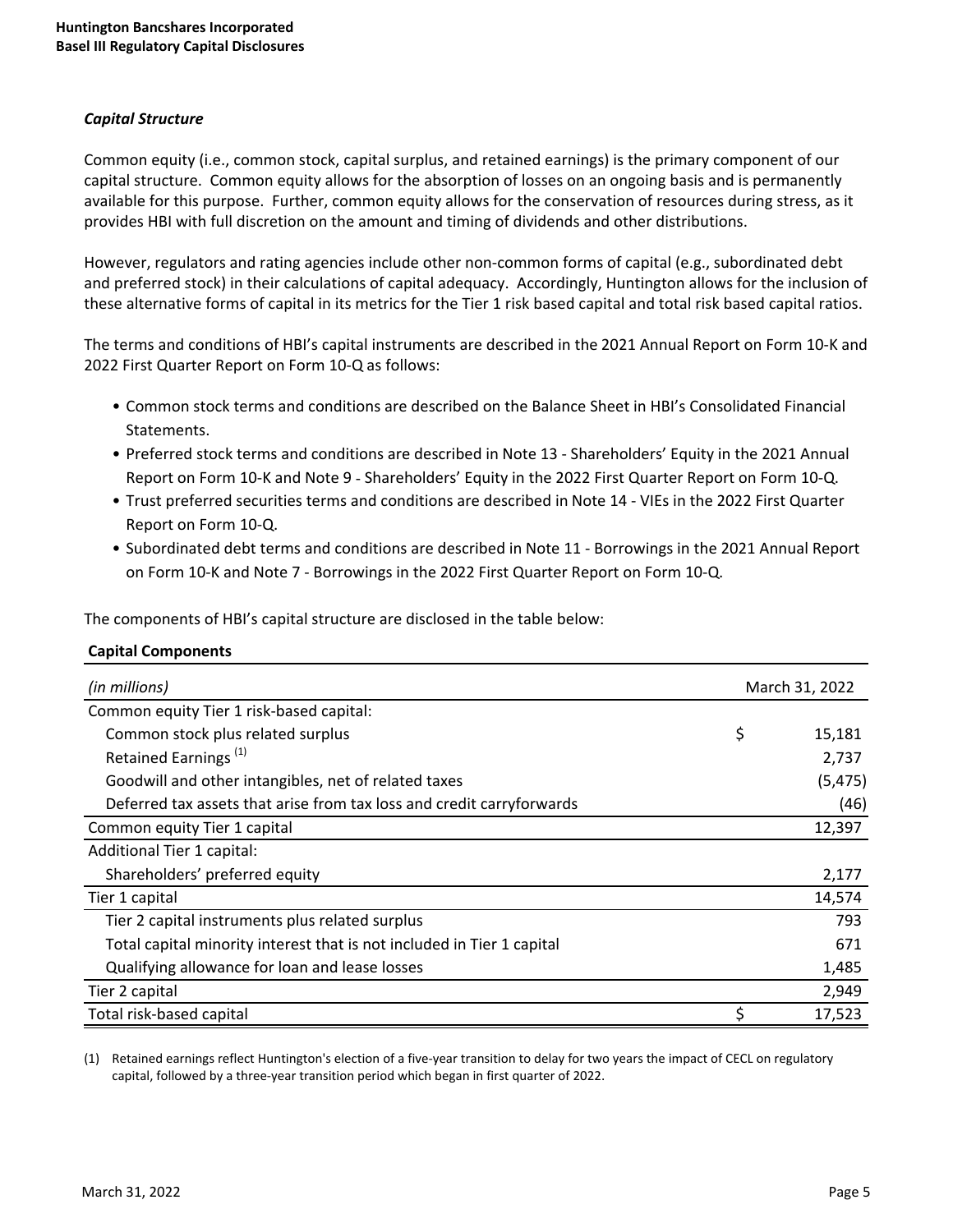## *Capital Adequacy*

Huntington's Capital Adequacy Process (CAP) is the framework employed by the company to measure capital adequacy relative to our risk appetite. Huntington's CAP incorporates a stringent forward-looking stress testing process that assesses and measures the risks to which the company is exposed to determine the adequacy of capital and liquidity under a range of assumed macroeconomic conditions, including stress scenarios of varying severity. Huntington's capital stress test projections are measured against capital goals and target thresholds and provide quantitatively-derived support for capital distribution and other capital planning decisions.

Consistent with regulatory requirements for BHCs with total assets equal to or greater than \$100 billion in assets, Huntington is required to develop and maintain a capital plan on an annual basis which is reviewed and approved by the company's board of directors or a designated subcommittee thereof. The capital plan is required to include the following elements: a description of Huntington's underlying process for assessing capital adequacy; an assessment of expected uses and sources of capital over a nine-quarter planning horizon under expected and stressed conditions; planned capital actions over a nine-quarter planning horizon, and the company's capital policy.

Risk-weighted assets represent an institution's on-balance sheet assets and off-balance sheet exposures, weighted according to the risk associated with each exposure category. The risk-weighted asset calculation is used in determining the institution's capital requirement.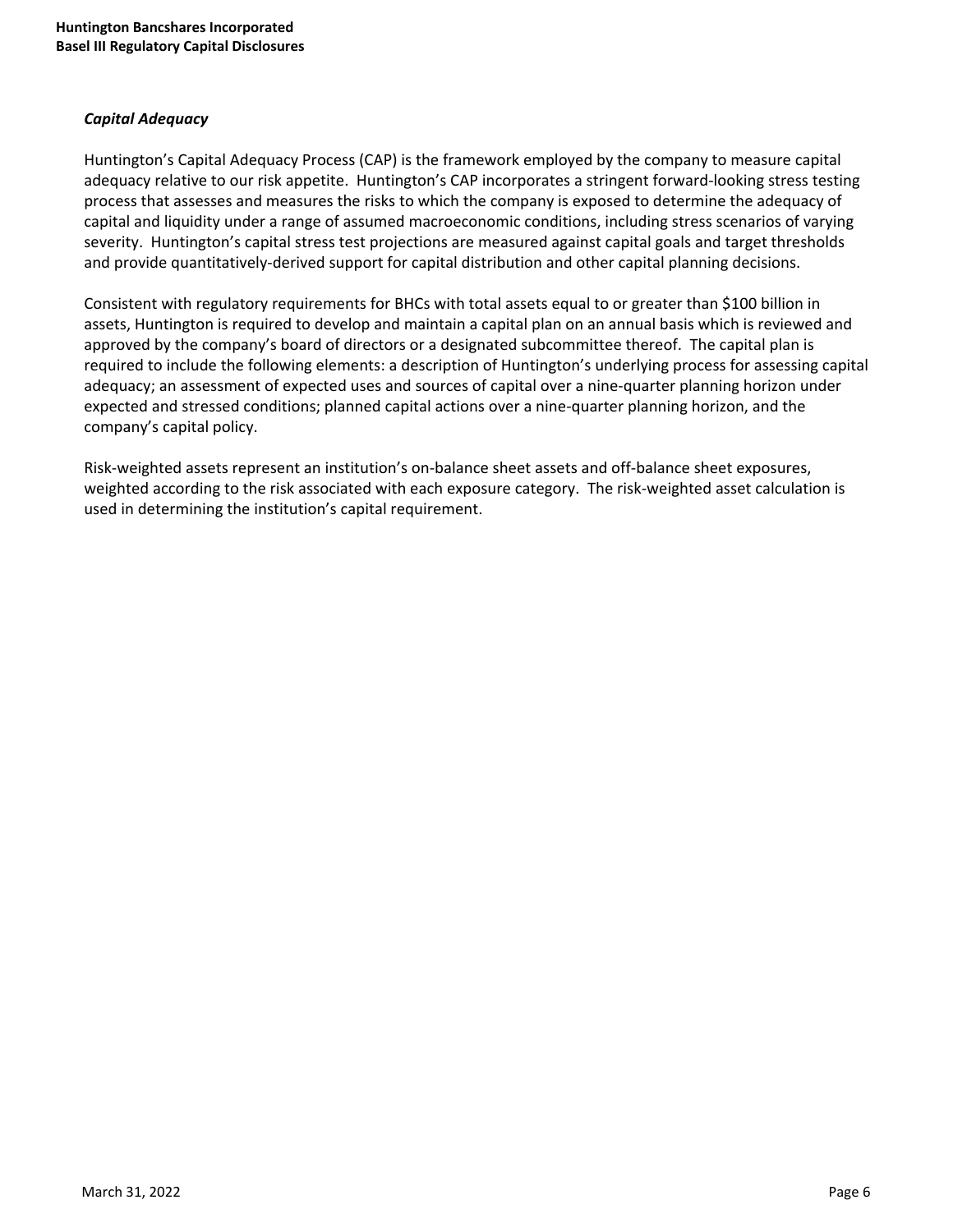The following table shows risk-weighted assets by exposure types:

| <b>Risk Weighted Assets</b>                                          |                |
|----------------------------------------------------------------------|----------------|
| (dollar amounts in millions)                                         | March 31, 2022 |
| <b>On-balance sheet assets:</b>                                      |                |
| Exposure to sovereign entities <sup>(1)</sup>                        | \$<br>3,489    |
| Exposures to certain supranational entities and MDBs                 |                |
| Exposure to depository institutions, foreign banks and credit unions | 615            |
| Exposures to public sector entities (PSE)                            | 1,757          |
| Corporate exposures                                                  | 60,103         |
| Other loans                                                          | 23,721         |
| Residential mortgage exposures                                       | 20,546         |
| Statutory multifamily mortgages and pre-sold construction loans      |                |
| High volatility commercial real estate (HVCRE) loans                 | 139            |
| Past due exposures                                                   | 751            |
| Default fund contributions                                           |                |
| Securitization exposures                                             |                |
| Equity exposures                                                     | 1,930          |
| Trading & Other Assets                                               | 7,414          |
| <b>Off-balance sheet:</b>                                            |                |
| Commitments                                                          | 12,265         |
| <b>OTC Derivatives</b>                                               | 1,015          |
| <b>Cleared transactions</b>                                          | 27             |
| <b>Securitization Exposures</b>                                      |                |
| Letters of credit                                                    | 622            |
| Unsettled transactions                                               |                |
| Other Off Balance Sheet Items                                        | 13             |
| Total standardized risk weighted assets for credit risk exposure     | 134,407        |
| <b>Market risk</b>                                                   | 86             |
| <b>Total Risk Weighted Assets</b>                                    | \$<br>134,493  |
| <b>Common Equity Tier 1 Capital Ratio</b>                            |                |
| Huntington Bancshares Incorporated                                   | 9.22%          |
| Huntington National Bank                                             | 9.94           |
| <b>Tier 1 Risk-Based Capital Ratio</b>                               |                |
| Huntington Bancshares Incorporated                                   | 10.84          |
| Huntington National Bank                                             | 10.83          |
| <b>Total Risk-Based Capital Ratio</b>                                |                |
| Huntington Bancshares Incorporated                                   | 13.03          |
| <b>Huntington National Bank</b>                                      | 12.44          |
| <b>Tier 1 Leverage Ratio</b>                                         |                |
| Huntington Bancshares Incorporated                                   | 8.43           |
| Huntington National Bank                                             | 8.41           |

(1) HBI's sovereign exposure is predominantly to the U.S. government and its agencies.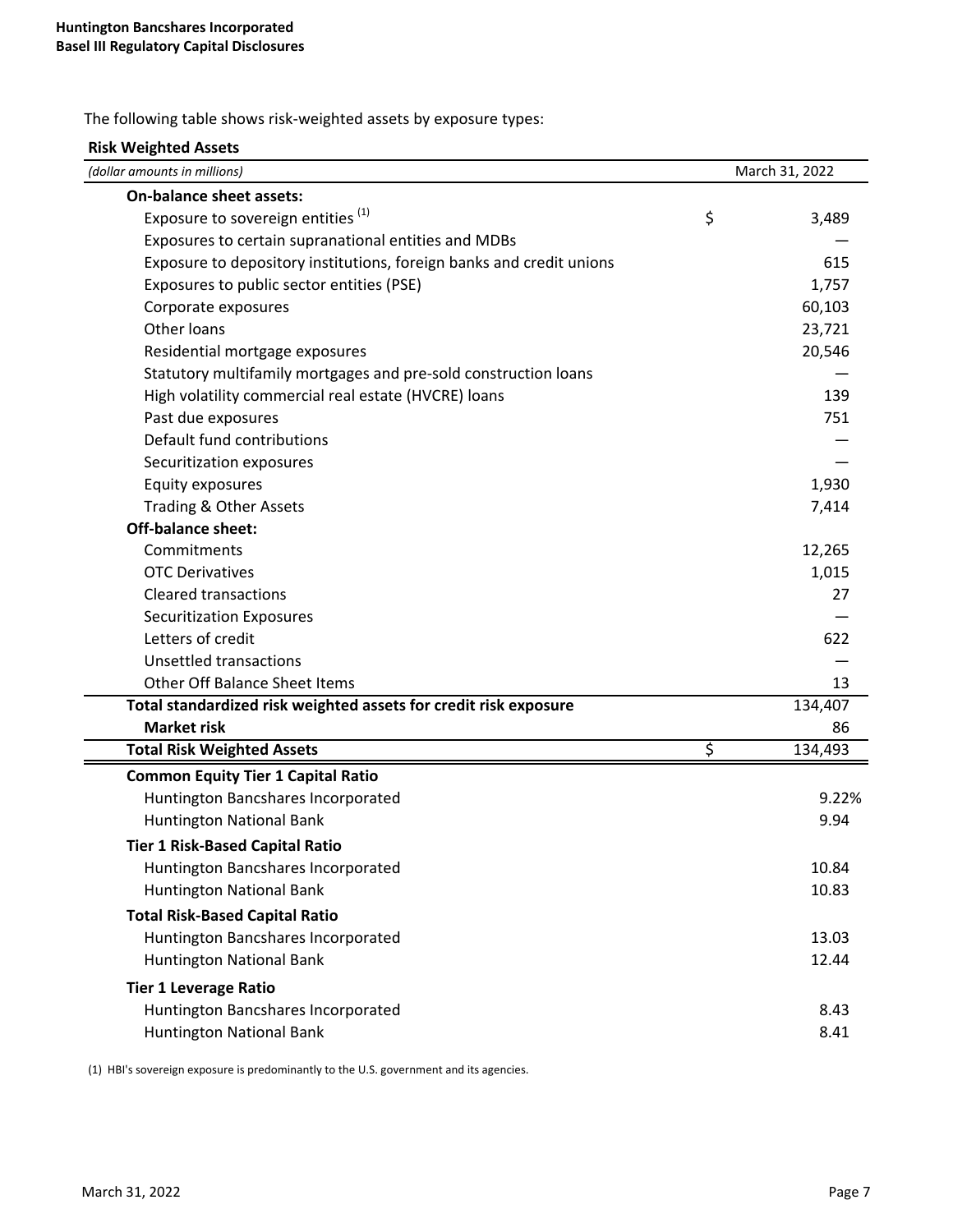# *Capital Conservation Buffer*

The Capital Conservation Buffer is mandatory regulatory capital that financial institutions are required to hold in addition to the other minimum capital requirements. Basel III guidelines state a banking organization would need to hold a capital conservation buffer in an amount greater than 2.5% of total risk-weighted assets over the regulatory "well-capitalized" minimums to avoid limitations on capital distributions and discretionary bonus payments to executive officers.

In March 2020, the Federal Reserve issued a final rule that, among other things, revised the Capital Conservation Buffer requirements by essentially replacing the standard capital conservation buffer of 2.5% with a "bespoke" stress capital buffer requirement for certain large BHCs, including HBI which integrates its annual capital planning and stress testing requirements with certain ongoing regulatory capital requirements. Under the final rule, beginning with the 2020 CCAR cycle, Huntington is required to calculate a stress capital buffer equal to the greater of (i) the difference between its starting and minimum projected CET1 Risk-Based Capital Ratio under the severely adverse scenario in the supervisory stress test, plus the sum of the dollar amount of HBI's planned common stock dividends for each of the fourth through seventh quarters of the planning horizon as a percentage of risk-weighted assets, or (ii) 2.5%.

As of March 31, 2022, Huntington's and the Bank's required Capital Conservation Buffer (i.e., stress capital buffer) is 2.5% which is calculated as a ratio of CET1 capital to risk-weighted assets, and effectively increases the required minimum risk-based capital ratios. The Tier 1 Leverage Ratio is not impacted by the Capital Conservation Buffer, and a banking institution may be considered well-capitalized while remaining out of compliance with the Capital Conservation Buffer.

The capital conservation buffer of a banking organization is calculated as the lowest of the following three ratios: the common equity Tier 1 capital ratio less its minimum common equity Tier 1 capital ratio; the Tier 1 capital ratio less its minimum Tier 1 capital ratio or the total capital ratio less its minimum total capital ratio. The capital conservation buffer calculations for Huntington Bancshares Incorporated and Huntington National Bank are shown in the tables below. The capital conservation buffers were 4.72% and 4.44%, respectively. As a result of the calculations for both organizations, there are no limitations on distributions and discretionary bonus payments under the capital conversation buffer framework. The disclosure requirements of the Capital Conservation Buffer are available in Huntington's FR Y-9C Schedule HC-R Part I and Call Report Schedule RC-R Part I.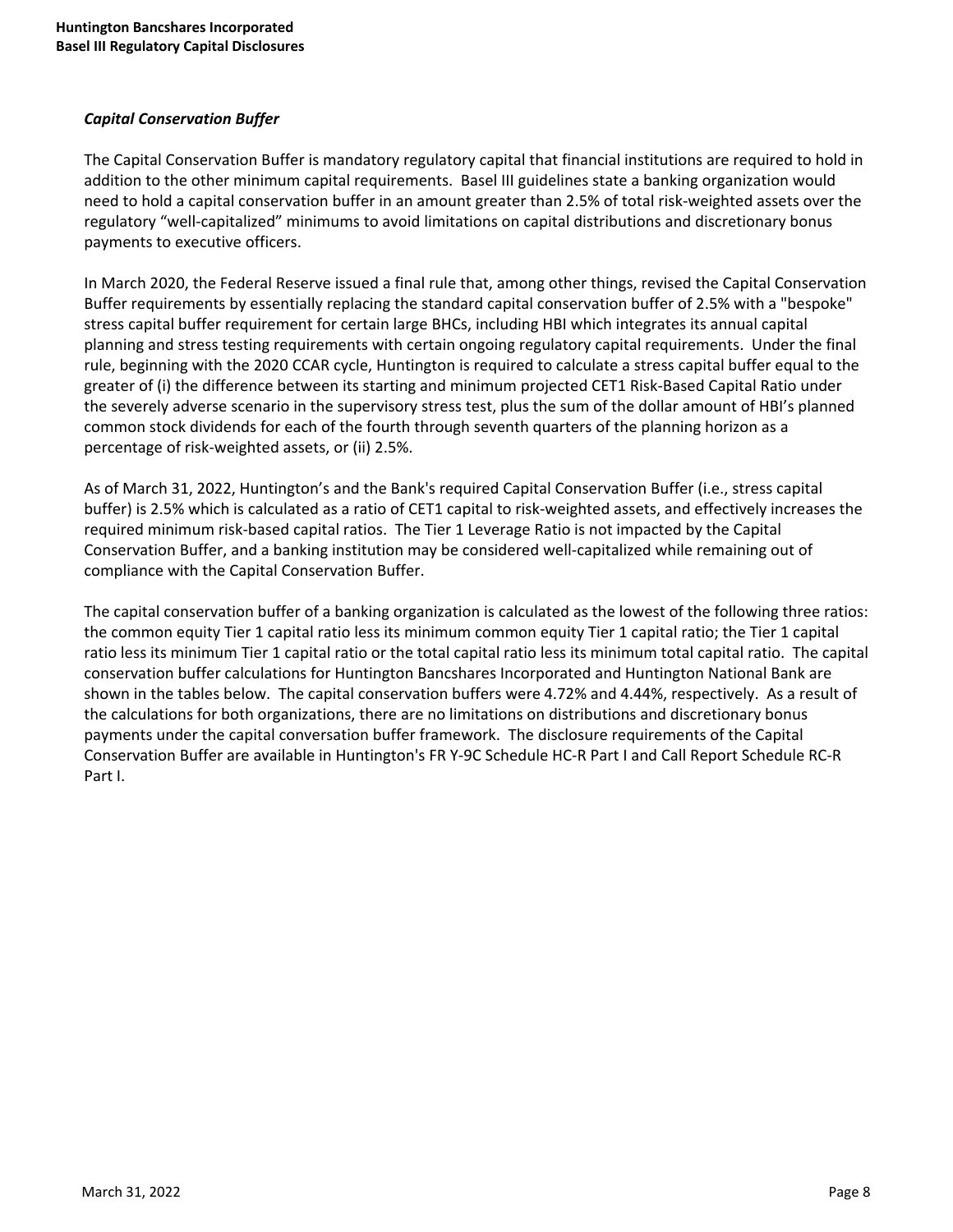| <b>Huntington Bancshares Incorporated</b> |               | March 31, 2022                 |                                          |                                                                 |
|-------------------------------------------|---------------|--------------------------------|------------------------------------------|-----------------------------------------------------------------|
|                                           | Capital Ratio | Minimum Capital<br>Requirement | Capital<br>Conservation<br><b>Buffer</b> | Minimum Capital<br>Conservation<br><b>Buffer</b><br>Requirement |
| Common Equity Tier 1 Capital              | 9.22%         | 4.50 %                         | 4.72 %                                   | 2.50 %                                                          |
| Tier 1 Capital                            | 10.84 %       | 6.00%                          | 4.84 %                                   | 2.50 %                                                          |
| <b>Total Capital</b>                      | 13.03 %       | 8.00 %                         | 5.03%                                    | 2.50 %                                                          |

| <b>Huntington National Bank</b> |               | March 31, 2022                 |                                          |                                                                 |
|---------------------------------|---------------|--------------------------------|------------------------------------------|-----------------------------------------------------------------|
|                                 | Capital Ratio | Minimum Capital<br>Requirement | Capital<br>Conservation<br><b>Buffer</b> | Minimum Capital<br>Conservation<br><b>Buffer</b><br>Requirement |
| Common Equity Tier 1 Capital    | 9.94%         | 4.50 %                         | 5.44 %                                   | 2.50 %                                                          |
| Tier 1 Capital                  | 10.83 %       | 6.00%                          | 4.83 %                                   | 2.50 %                                                          |
| <b>Total Capital</b>            | 12.44 %       | 8.00 %                         | 4.44 %                                   | 2.50 %                                                          |

## *Credit Risk: General Disclosures*

The following credit risk policies are described in Note 1 to the Consolidated Financial Statements included in our 2021 Annual Report on Form 10-K:

- a. Policy for determining past due or delinquency status
- b. Policy for placing loans on nonaccrual status
- c. Policy for returning loans to accrual status
- d. Definition of and policy for identifying impaired loans
- e. Description of the methodology that HBI uses to estimate its allowance for loan and lease losses
- f. Policy for charging-off uncollectible amounts.

Discussion of HBI's credit risk management process is presented in the 2021 Annual Report on Form 10-K in the Credit Risk section of MD&A.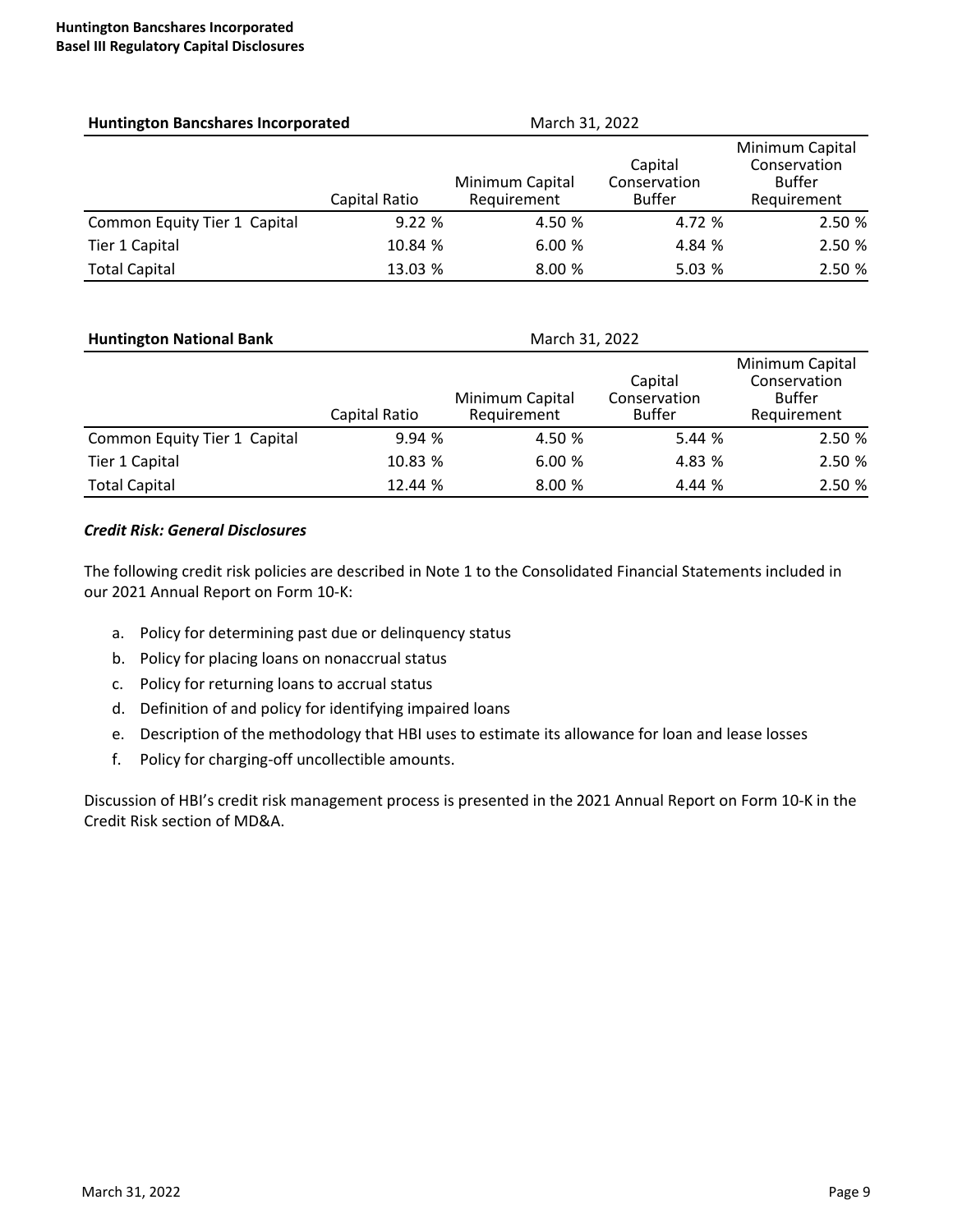#### **Total Credit Risk Exposures**

|                                              |                 | March 31, 2022             |         |    |                |
|----------------------------------------------|-----------------|----------------------------|---------|----|----------------|
|                                              |                 | Unused                     |         |    | Average        |
| (in millions)                                | Loans           | Commitments <sup>(1)</sup> | Total   |    | <b>Balance</b> |
| C&I                                          | \$<br>47,409 \$ | $28,823$ \$                | 76,232  | -S | 75,960         |
| <b>CRE</b>                                   | 15,391          | 3,078                      | 18,469  |    | 18,236         |
| Automobile                                   | 13,480          |                            | 13,480  |    | 13,457         |
| Home equity                                  | 10,343          | 13,367                     | 23,710  |    | 23,783         |
| Residential mortgage                         | 20,817          | 2,307                      | 23,124  |    | 22,520         |
| RV and marine finance                        | 5,191           |                            | 5,191   |    | 5,125          |
| Other consumer                               | 2,776           | 3,985                      | 6,761   |    | 6,311          |
| Total loans and commitments credit exposures | $115,407$ \$    | $51,560$ \$                | 166,967 |    | 165,392        |

(1) Unused commitments include unused loan commitments and letters of credit.

|                                    | <b>Derivatives Credit Exposure</b> |                |  |                 |
|------------------------------------|------------------------------------|----------------|--|-----------------|
| (in millions)                      |                                    | March 31, 2022 |  | Average Balance |
| Interest rate                      |                                    | $1,329$ \$     |  | 1,364           |
| Foreign exchange                   |                                    | 168            |  | 165             |
| <b>Commodities</b>                 |                                    | 345            |  | 268             |
| Equities                           |                                    | 84             |  | 86              |
| Total derivatives credit exposures |                                    | $1,926$ \$     |  | 1,883           |

Disclosure of Debt Securities exposure is described in Note 3 - Investment Securities and Other Securities in the 2022 First Quarter Report on Form 10-Q.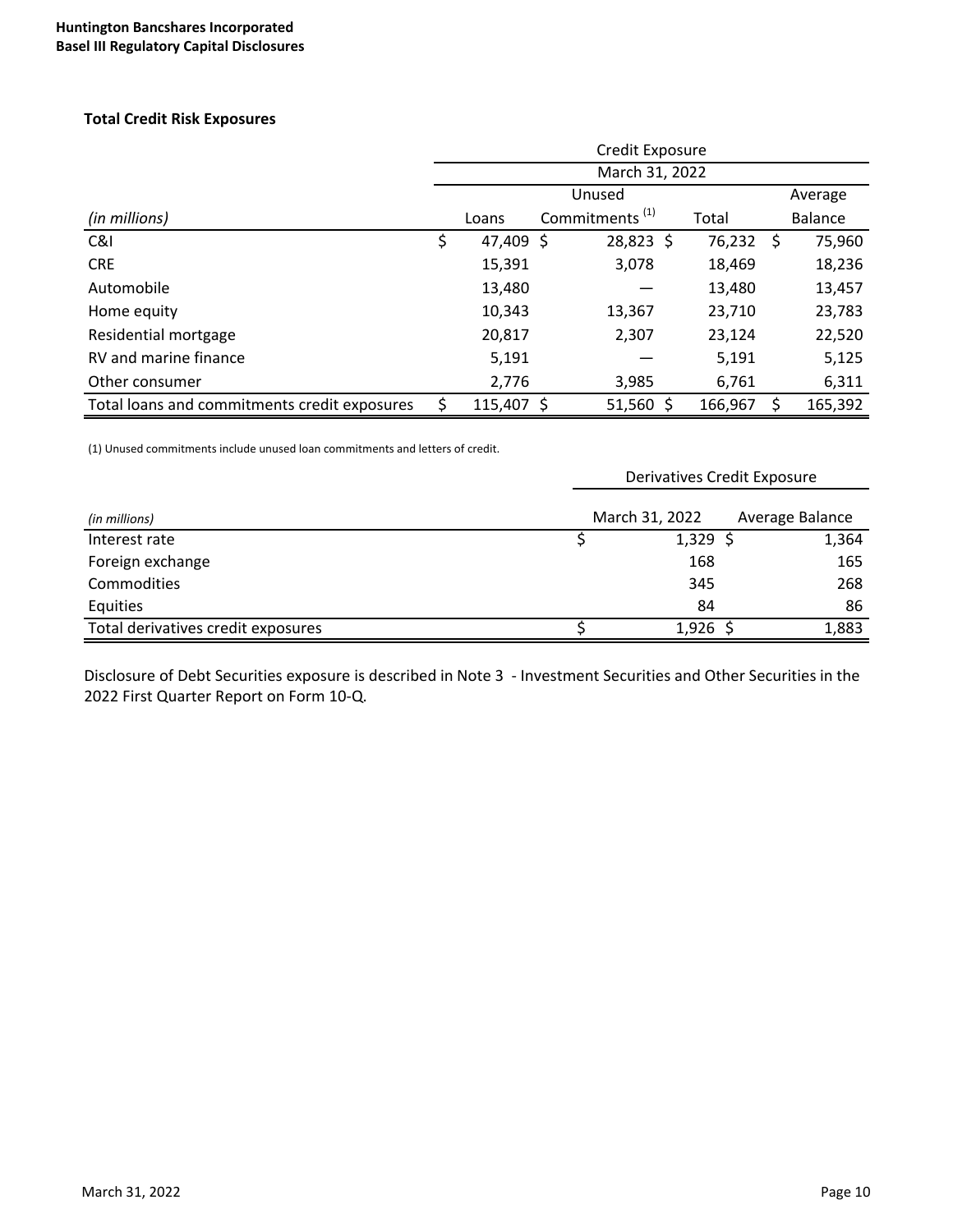#### **Geographic Distribution of Credit Exposures**

|               | Loans and Commitments Credit Exposure by State |                |  |            |    |            |     |             |  |             |          |            |   |         |
|---------------|------------------------------------------------|----------------|--|------------|----|------------|-----|-------------|--|-------------|----------|------------|---|---------|
|               |                                                | March 31, 2022 |  |            |    |            |     |             |  |             |          |            |   |         |
|               |                                                |                |  |            |    |            |     | Home        |  | Residential | RV and   | Other      |   |         |
| (in millions) |                                                | C&I            |  | <b>CRE</b> |    | Automobile |     | equity      |  | mortgage    | marine   | consumer   |   | Total   |
| Ohio          | \$                                             | 17,906 \$      |  | 4,355 \$   |    | $3,648$ \$ |     | $11,624$ \$ |  | 4,033 \$    | $246$ \$ | $2,669$ \$ |   | 44,481  |
| Michigan      |                                                | 12,312         |  | 4,391      |    | 946        |     | 4,903       |  | 4,151       | 457      | 1,144      |   | 28,304  |
| Illinois      |                                                | 4,252          |  | 1,504      |    | 788        |     | 1,171       |  | 3,861       | 179      | 107        |   | 11,862  |
| Pennsylvania  |                                                | 4,203          |  | 734        |    | 951        |     | 1,158       |  | 822         | 114      | 199        |   | 8,181   |
| Indiana       |                                                | 2,756          |  | 474        |    | 1,166      |     | 1,116       |  | 816         | 135      | 200        |   | 6,663   |
| Minnesota     |                                                | 973            |  | 834        |    | 529        |     | 395         |  | 387         | 113      | 61         |   | 3,292   |
| Kentucky      |                                                | 1,220          |  | 228        |    | 1,088      |     | 362         |  | 193         | 96       | 51         |   | 3,238   |
| Wisconsin     |                                                | 954            |  | 405        |    | 366        |     | 46          |  | 253         | 95       | 30         |   | 2,149   |
| West Virginia |                                                | 603            |  | 28         |    | 436        |     | 508         |  | 269         | 20       | 99         |   | 1,963   |
| Colorado      |                                                | 543            |  | 501        |    | 82         |     | 166         |  | 394         | 106      | 14         |   | 1,806   |
| Other         |                                                | 30,510         |  | 5,015      |    | 3,480      |     | 2,261       |  | 7,945       | 3,630    | 2,187      |   | 55,028  |
| Total         | \$                                             | 76,232         |  | 18,469     | Ŝ. | 13,480     | -\$ | 23,710 \$   |  | $23,124$ \$ | 5,191    | 6,761      | Ŝ | 166,967 |

#### Loans and Commitments Credit Exposure by State

#### Derivative Credit Exposure by Country

|                                   |                              |                     | March 31, 2022 |          |                   |
|-----------------------------------|------------------------------|---------------------|----------------|----------|-------------------|
| (in millions)                     | Interest Rate<br>Derivatives | Foreign<br>Exchange | Commodities    | Equities | Total<br>Exposure |
| <b>United States</b>              | 1,328                        | $133 \;$ \$         | 304            | 79.      | 1,844             |
| <b>Non-United States</b>          |                              | 35                  | 41             |          | -82               |
| Total derivatives credit exposure | 1,329                        | 168                 | 345            | 84       | 1,926             |

Disclosure of Debt Securities exposure is presented in Note 3 - Investment Securities and Other Securities in the 2022 First Quarter Report on Form 10-Q. Non-United States debt securities exposure is not material.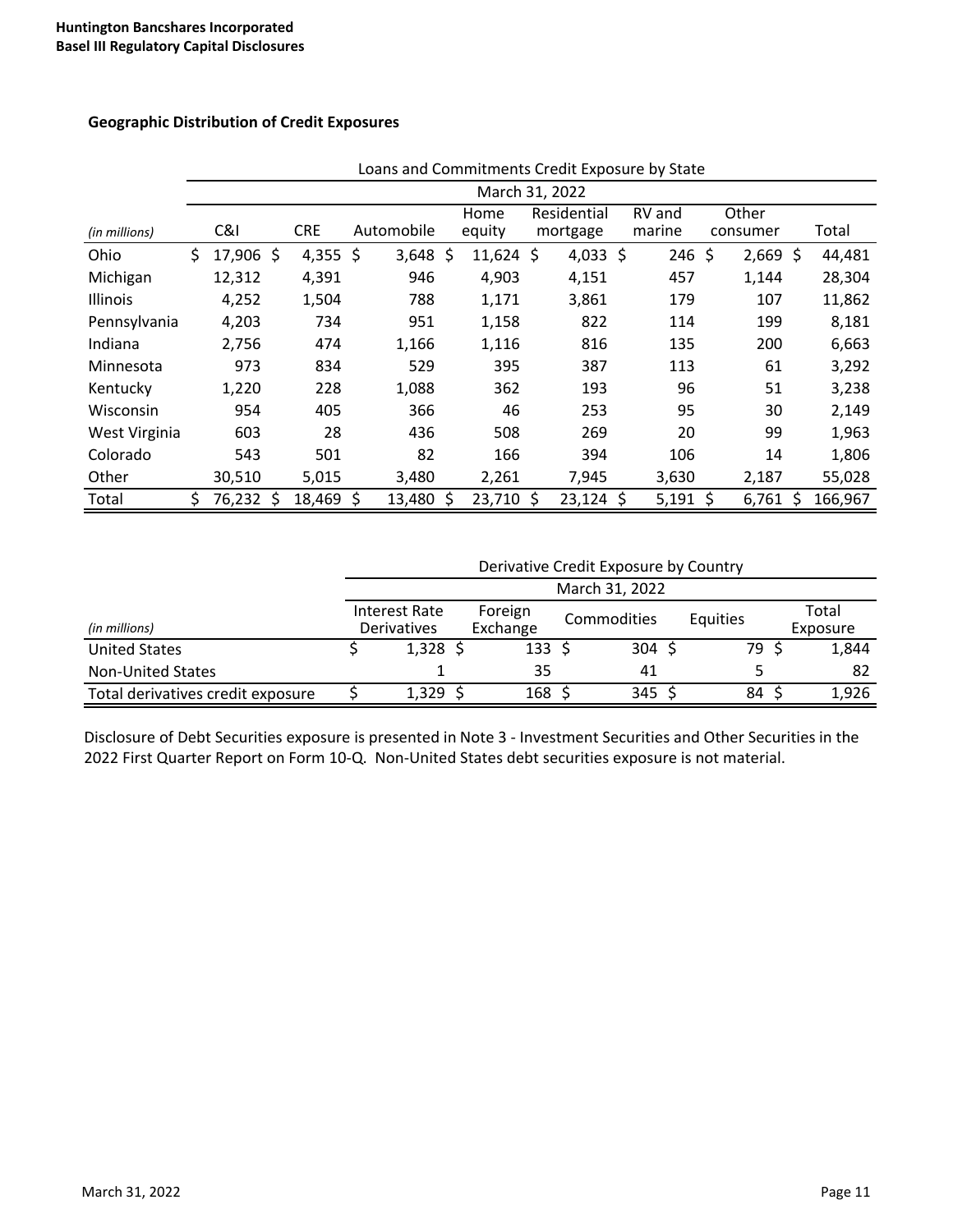| Distribution of Exposures by Industry Type, Categorized by Major Types of Credit Exposures |
|--------------------------------------------------------------------------------------------|
|--------------------------------------------------------------------------------------------|

|                                                               | Credit Exposure by Industry Category |            |                                   |             |  |         |
|---------------------------------------------------------------|--------------------------------------|------------|-----------------------------------|-------------|--|---------|
|                                                               | March 31, 2022                       |            |                                   |             |  |         |
| (in millions)                                                 |                                      | Loans      | Unused<br>Commitments Derivatives |             |  | Total   |
| Real estate and rental and leasing                            | \$                                   | 14,452 \$  | $4,124$ \$                        | $332 \;$ \$ |  | 18,908  |
| <b>Retail Trade</b>                                           |                                      | 7,587      | 5,186                             |             |  | 12,773  |
| Manufacturing                                                 |                                      | 7,376      | 4,906                             | 445         |  | 12,727  |
| Finance and insurance                                         |                                      | 4,848      | 3,907                             | 885         |  | 9,640   |
| Wholesale trade                                               |                                      | 4,399      | 2,249                             |             |  | 6,648   |
| Health care and social assistance                             |                                      | 4,521      | 1,677                             |             |  | 6,198   |
| Accommodation and food services                               |                                      | 3,558      | 483                               |             |  | 4,041   |
| Transportation and warehousing                                |                                      | 3,112      | 679                               |             |  | 3,791   |
| Professional, scientific, and technical services              |                                      | 1,923      | 1,561                             |             |  | 3,484   |
| Other services                                                |                                      | 2,084      | 1,187                             |             |  | 3,271   |
| Construction                                                  |                                      | 1,803      | 1,326                             |             |  | 3,129   |
| <b>Utilities</b>                                              |                                      | 917        | 1,357                             |             |  | 2,274   |
| Arts, entertainment, and recreation                           |                                      | 1,446      | 317                               |             |  | 1,763   |
| Admin./Support/Waste Mgmt. and Remediation                    |                                      |            |                                   |             |  |         |
| <b>Services</b>                                               |                                      | 1,260      | 484                               |             |  | 1,744   |
| Information                                                   |                                      | 1,005      | 697                               |             |  | 1,702   |
| Mining, quarrying, and oil and gas extraction                 |                                      | 337        | 491                               | 203         |  | 1,031   |
| <b>Educational services</b>                                   |                                      | 603        | 216                               |             |  | 819     |
| Public administration                                         |                                      | 709        | 59                                |             |  | 768     |
| Agriculture, forestry, fishing and hunting                    |                                      | 447        | 77                                |             |  | 524     |
| Management of companies and enterprises                       |                                      | 123        | 17                                |             |  | 140     |
| Unclassified/Other                                            |                                      | 290        | 901                               | 61          |  | 1,252   |
| Total commercial credit exposure by industry category         |                                      | 62,800     | 31,901                            | 1,926       |  | 96,627  |
| Automobile                                                    |                                      | 13,480     |                                   |             |  | 13,480  |
| Home Equity                                                   |                                      | 10,343     | 13,367                            |             |  | 23,710  |
| Residential mortgage                                          |                                      | 20,817     | 2,307                             |             |  | 23,124  |
| RV and marine finance                                         |                                      | 5,191      |                                   |             |  | 5,191   |
| Other consumer loans                                          |                                      | 2,776      | 3,985                             |             |  | 6,761   |
| Total Loans, commitments, and derivatives credit<br>exposures | \$                                   | 115,407 \$ | $51,560$ \$                       | $1,926$ \$  |  | 168,893 |

Disclosure of Debt Securities exposure by type is presented in Note 3 - Investment Securities and Other Securities in the 2022 First Quarter Report on Form 10-Q.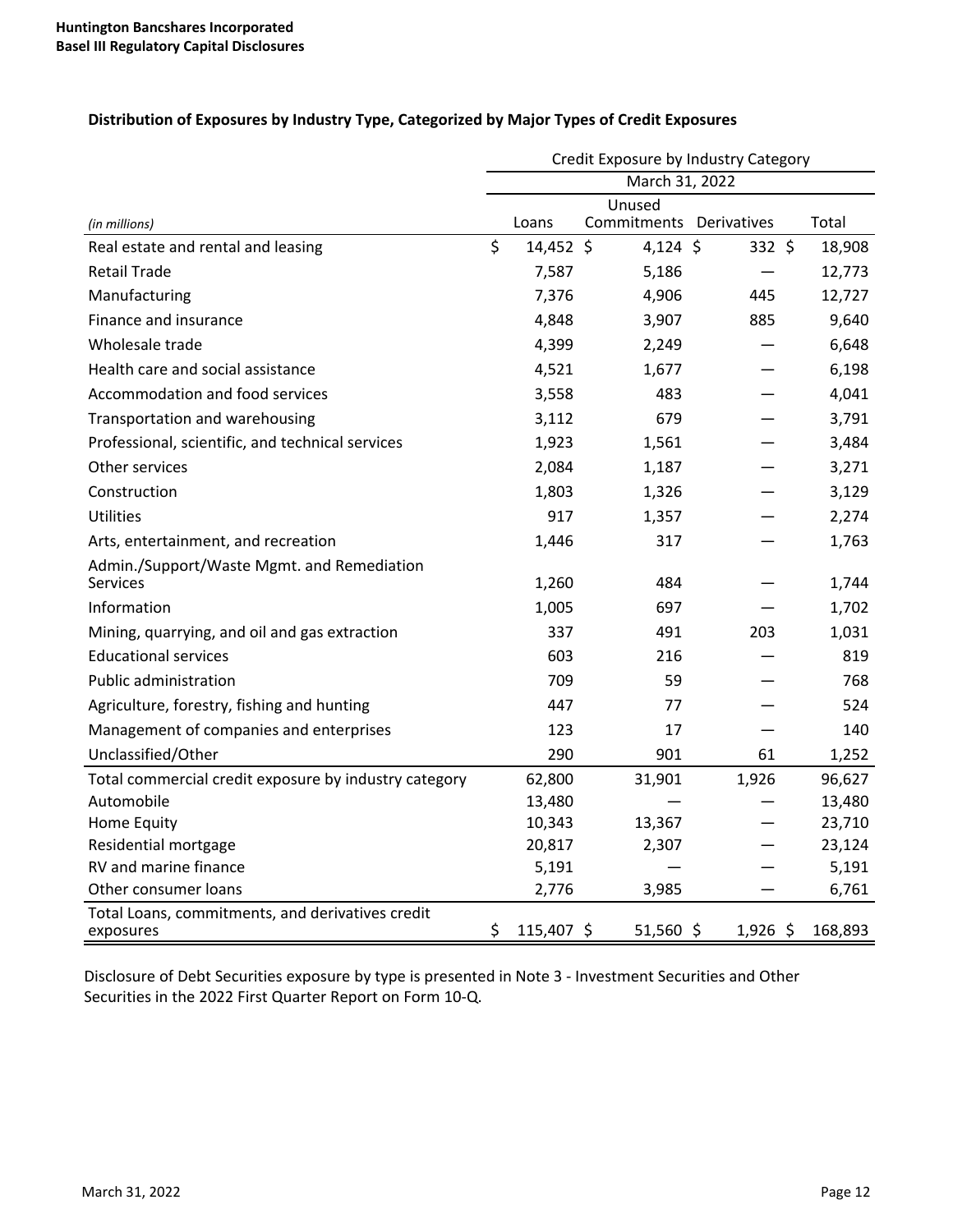#### Nonaccrual or Past Due Loans by Major Industry or Counterparty Type and Charge-off Information

Disclosures of amounts of nonaccrual loans for which there was a related allowance under GAAP and amounts of nonaccrual loans for which there was no related allowance under GAAP are presented in Note 4 - Loans and Leases in the 2022 First Quarter Report on Form 10-Q.

Discussion of HBI's charge-offs during the period is presented in MD&A Table 10 – Quarterly Net Charge-Off Analysis in the 2022 First Quarter Report on Form 10-Q.

Disclosures on the amount of loans past due 90 days and on nonaccrual, and loans past due 90 days and still accruing are presented in Note 4 - Loans and Leases in the 2022 First Quarter Report on Form 10-Q.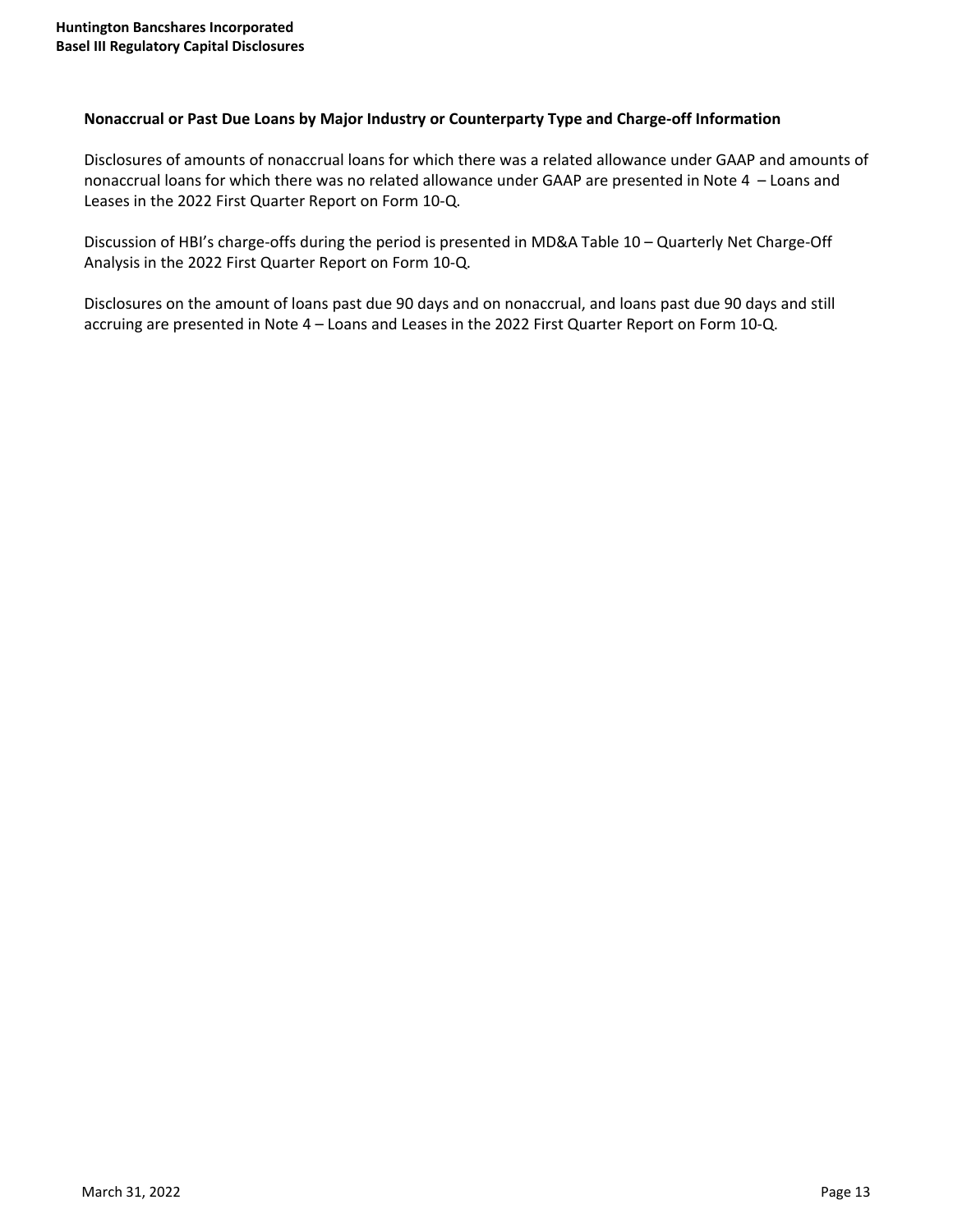|               | Nonaccrual loans with no related allowance recorded |         |            |            |  |                |             |        |           |           |
|---------------|-----------------------------------------------------|---------|------------|------------|--|----------------|-------------|--------|-----------|-----------|
|               |                                                     |         |            |            |  | March 31, 2022 |             |        |           |           |
|               |                                                     |         |            |            |  | Home           | Residential | RV and | Lease     |           |
| (in millions) |                                                     | C&l     | <b>CRE</b> | Automobile |  | Equity         | mortgage    | marine | Financing | Total     |
| State:        |                                                     |         |            |            |  |                |             |        |           |           |
| Minnesota     | \$                                                  |         | $37 \;$ \$ |            |  |                | \$          | Ś      |           | \$<br>37  |
| Michigan      |                                                     | 23      | 4          |            |  |                |             |        |           | 27        |
| Illinois      |                                                     |         | 23         |            |  |                |             |        |           | 23        |
| Ohio          |                                                     | 20      |            |            |  |                |             |        |           | 20        |
| Wisconsin     |                                                     | 7       |            |            |  |                |             |        |           | 7         |
| Colorado      |                                                     |         |            |            |  |                |             |        |           |           |
| Pennsylvania  |                                                     |         |            |            |  |                |             |        |           |           |
| Indiana       |                                                     |         |            |            |  |                |             |        |           |           |
| Kentucky      |                                                     |         |            |            |  |                |             |        |           |           |
| West Virginia |                                                     |         |            |            |  |                |             |        |           |           |
| Other         |                                                     | 7       | 18         |            |  |                |             |        | 9         | 34        |
| Total         |                                                     | $57$ \$ | 82, 5      |            |  |                |             |        | 9         | \$<br>148 |

## **Nonaccrual Loans by Geographic Distribution**

|               | Nonaccrual loans with related allowance recorded |              |            |          |                |             |         |                |           |
|---------------|--------------------------------------------------|--------------|------------|----------|----------------|-------------|---------|----------------|-----------|
|               |                                                  |              |            |          | March 31, 2022 |             |         |                |           |
|               |                                                  |              |            |          | Home           | Residential | RV and  | Lease          |           |
| (in millions) | C&I                                              | <b>CRE</b>   | Automobile |          | Equity         | mortgage    | marine  | Financing      | Total     |
| State:        |                                                  |              |            |          |                |             |         |                |           |
| Ohio          | \$<br>63, 5                                      | $\mathbf{3}$ | \$         | $1\;$ \$ | $35 \;$ \$     | 56 \$       |         | $1\,$ \$<br>\$ | 159       |
| Michigan      | 104                                              | 13           |            |          | 11             | 14          |         | 2              | 144       |
| Indiana       | 18                                               | 2            |            |          | 3              | 8           |         |                | 31        |
| Pennsylvania  | 19                                               |              |            |          | 6              | 4           |         |                | 31        |
| Illinois      | 9                                                |              |            |          | 6              | 14          |         |                | 30        |
| Colorado      | 9                                                |              |            |          |                |             |         |                | 11        |
| West Virginia | 3                                                |              |            |          | 3              | 2           |         |                | 9         |
| Wisconsin     | 3                                                |              |            |          |                | 3           |         |                |           |
| Minnesota     |                                                  |              |            |          |                |             |         |                | 4         |
| Kentucky      |                                                  |              |            |          |                |             |         |                | 4         |
| Other         | 37                                               | 11           |            |          | 15             | 13          | 2       | 25             | 104       |
| Total         | $266$ \$                                         | 32           | \$         | \$<br>4  | 84             | \$<br>117   | \$<br>2 | \$<br>29       | \$<br>534 |

# **Reconciliation of Changes in ACL**

Reconciliation of changes in the Allowance for Credit Losses is presented in Note 5 - Allowance For Credit Losses in the 2022 First Quarter Report on Form 10-Q.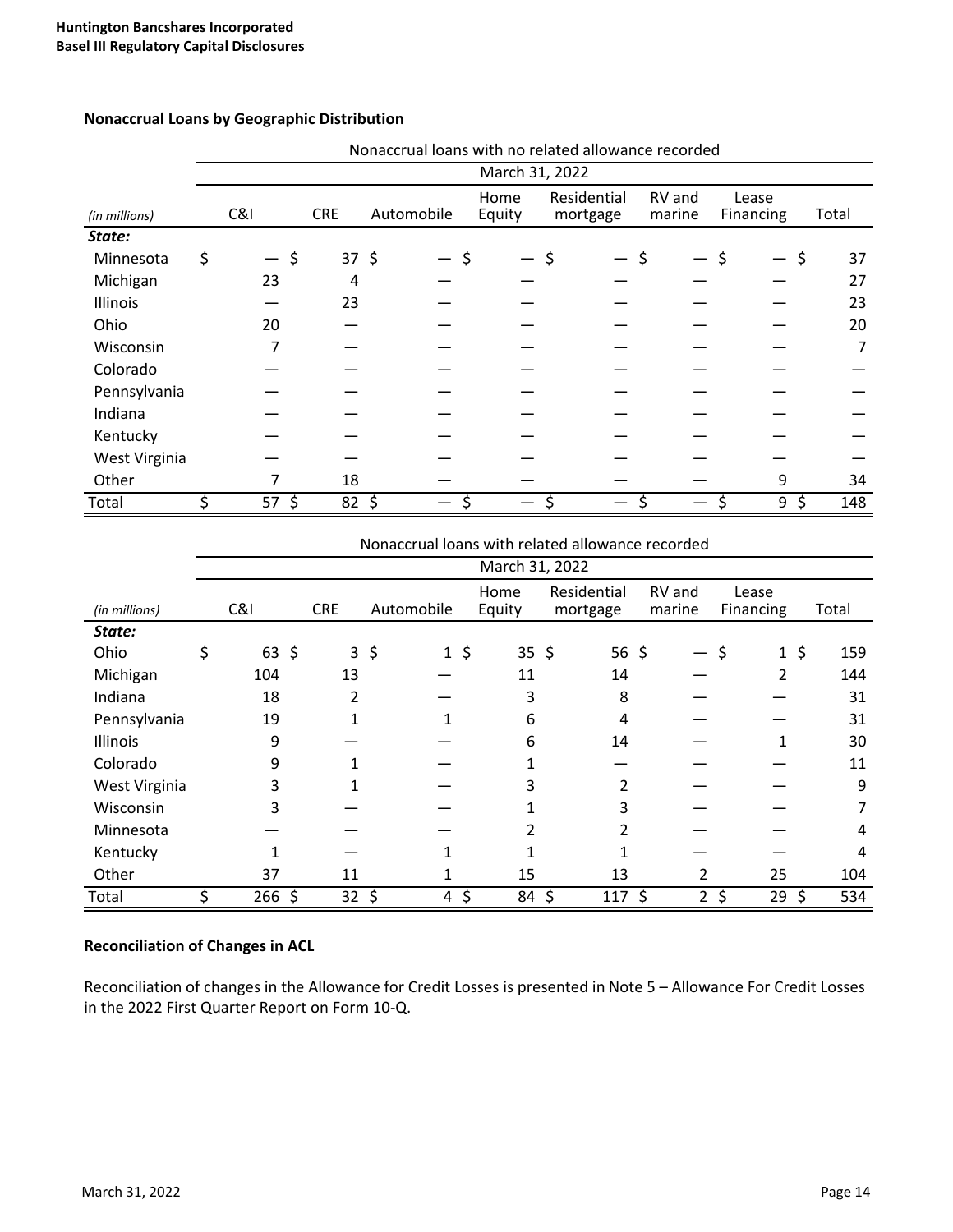|                                   | Credit Exposure by Maturity |                |  |                  |              |               |  |
|-----------------------------------|-----------------------------|----------------|--|------------------|--------------|---------------|--|
|                                   | March 31, 2022              |                |  |                  |              |               |  |
|                                   |                             |                |  | Over 1 Year To 5 |              |               |  |
| (in millions)                     |                             | 1 Year or Less |  | Years            | Over 5 Years | Total         |  |
| Loans and commitments             |                             |                |  |                  |              |               |  |
| C&I                               | \$                          | 27,893 \$      |  | 41,146 \$        | $7,193$ \$   | 76,232        |  |
| <b>CRE</b>                        |                             | 2,146          |  | 13,437           | 2,886        | 18,469        |  |
| Automobile                        |                             | 191            |  | 7,736            | 5,553        | 13,480        |  |
| Home equity                       |                             | 144            |  | 1,238            | 22,328       | 23,710        |  |
| Residential mortgage              |                             | 1,025          |  | 95               | 22,004       | 23,124        |  |
| RV and marine finance             |                             | 1              |  | 97               | 5,093        | 5,191         |  |
| Other consumer                    |                             | 649            |  | 3,500            | 2,612        | 6,761         |  |
| Total loans and commitments       |                             | 32,049         |  | 67,249           | 67,669       | 166,967       |  |
| Debt securities                   |                             | 379            |  | 2,128            | 39,835       | 42,342        |  |
| Derivatives                       |                             | 792            |  | 781              | 353          | 1,926         |  |
| Total credit exposure by maturity | Ś                           | 33,220 \$      |  | 70,158 \$        | 107,857      | 211,235<br>-S |  |

# **Remaining Contractual Portfolio Maturity, Categorized by Credit Exposure**

For additional information on credit exposures, see the 2022 First Quarter FR Y-9C, and Note 4 - Loans and Leases and Note 13 – Derivative Financial Instruments in the 2022 First Quarter Report on Form 10-Q.

#### *General Disclosure for Counterparty Credit Risk-Related Exposures*

We offer risk management products that enable customers to hedge various forms of financial risks including interest rate risk, foreign currency translation risk and commodity price risk. Huntington's product suite enables customers to better control business risk and deepens relationships.

Prior to executing an OTC transaction, the financial strength of a potential counterparty is established using a risk rating methodology approved by the Credit Policy and Strategy Committee. The methodology is the same as that used to make lending decisions for commercial customers and similar for financial institution counterparties. Credit ratings are developed and exposure limits are established no less than annually that reflects our assessment of the financial strength of the counterparty.

The Bank uses an internal model to determine the potential future exposure ("PFE") of OTC derivatives which is used to calculate the total credit exposure. As Huntington is subject to the Standardized Approach, RWA for OTC derivatives are determined using the methodology prescribed in the Final Rule for calculating PFE, and not our internal model.

To mitigate our exposure, collateral agreements are required for financial institution counterparties. These agreements consist of industry standard contracts (ISDA and Credit Support Annex agreements) that detail such terms as collateral requirements, acceptable collateral types, an unambiguous method for valuing collateral, as well as 'haircuts.' Daily collateral management activities are performed by a specialized Corporate Treasury team according to the legally enforceable contracts. The primary types of collateral taken in these contracts include cash, U.S. T-Bill, U.S. T-Note, U.S. T-Bond, and U.S. Government Agency Securities.

Collateral agreements are not dependent on the credit ratings of the Bank or its counterparties. Rather, existing collateral agreements require Huntington and counterparty institutions to maintain 'well-capitalized' status (by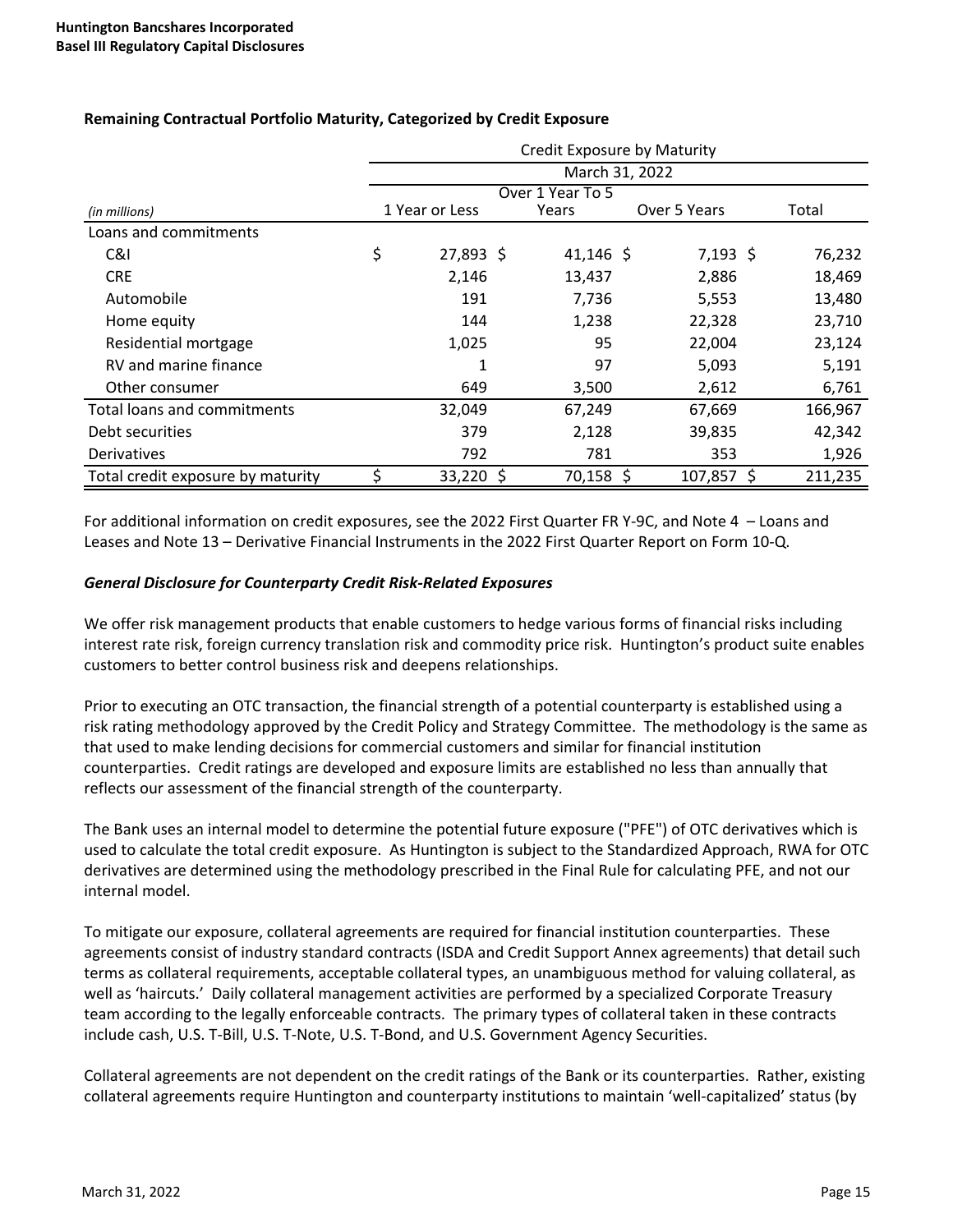regulatory standards). Failure to maintain 'well-capitalized' status is considered an early termination event and will likely result in a termination of the relationship.

Consistent with GAAP, an allowance is established to reflect the potential for losses associated with customer's unrealized losses on OTC contracts. A two-year cumulative probability of default metric is multiplied by unrealized customer losses to reflect a loss emergence period of two years.

| (in millions)                                        | March 31,<br>2022 |       |
|------------------------------------------------------|-------------------|-------|
| <b>OTC Derivatives</b>                               |                   |       |
| <b>Gross Positive Fair Value</b>                     | \$                | 577   |
| Net Unsecured Credit Exposure <sup>(1)</sup>         |                   | 1,636 |
| Collateral Held:                                     |                   |       |
| Cash                                                 | \$                | 432   |
| <b>Securities</b>                                    |                   | 59    |
| <b>Credit Equivalent Amount</b>                      |                   | 1,066 |
| Notional Amount of Credit Derivatives <sup>(2)</sup> |                   |       |
| <b>Purchased Protection</b>                          | \$                | 2,748 |
| Sold Protection                                      |                   | 1,318 |
| <b>Total Notional of Credit Derivatives</b>          | \$                | 4,066 |

(1) Represents the amount of credit exposure, calculated using internal models, that is reduced due to the netting of offsetting positive and negative exposures where a valid master netting agreement exists, and collateral held.

(2) Includes Credit Participation Swaps.

The Bank periodically enters into credit participation swaps to transfer counterparty credit risk related to interest rate swaps to (or selling) and from (or purchasing) other financial institutions. Under the terms of these agreements, the "participating or purchasing bank" receives a fee from the "lead or selling bank" in exchange for the guarantee of reimbursements if the customer defaults on an interest rate swap. The interest rate swap is transacted such that any and all exchanges of interest payments (favorable and unfavorable) are made between the lead bank and the customer. In the event of an early termination of the swap and the customer is unable to make the required close out payment, the participating bank assumes that obligation and is required to make this payment.

# *Credit Risk Mitigation*

Discussion of HBI's credit risk mitigation policies and processes is presented in the Credit Risk section of MD&A in the 2021 Annual Report on Form 10-K.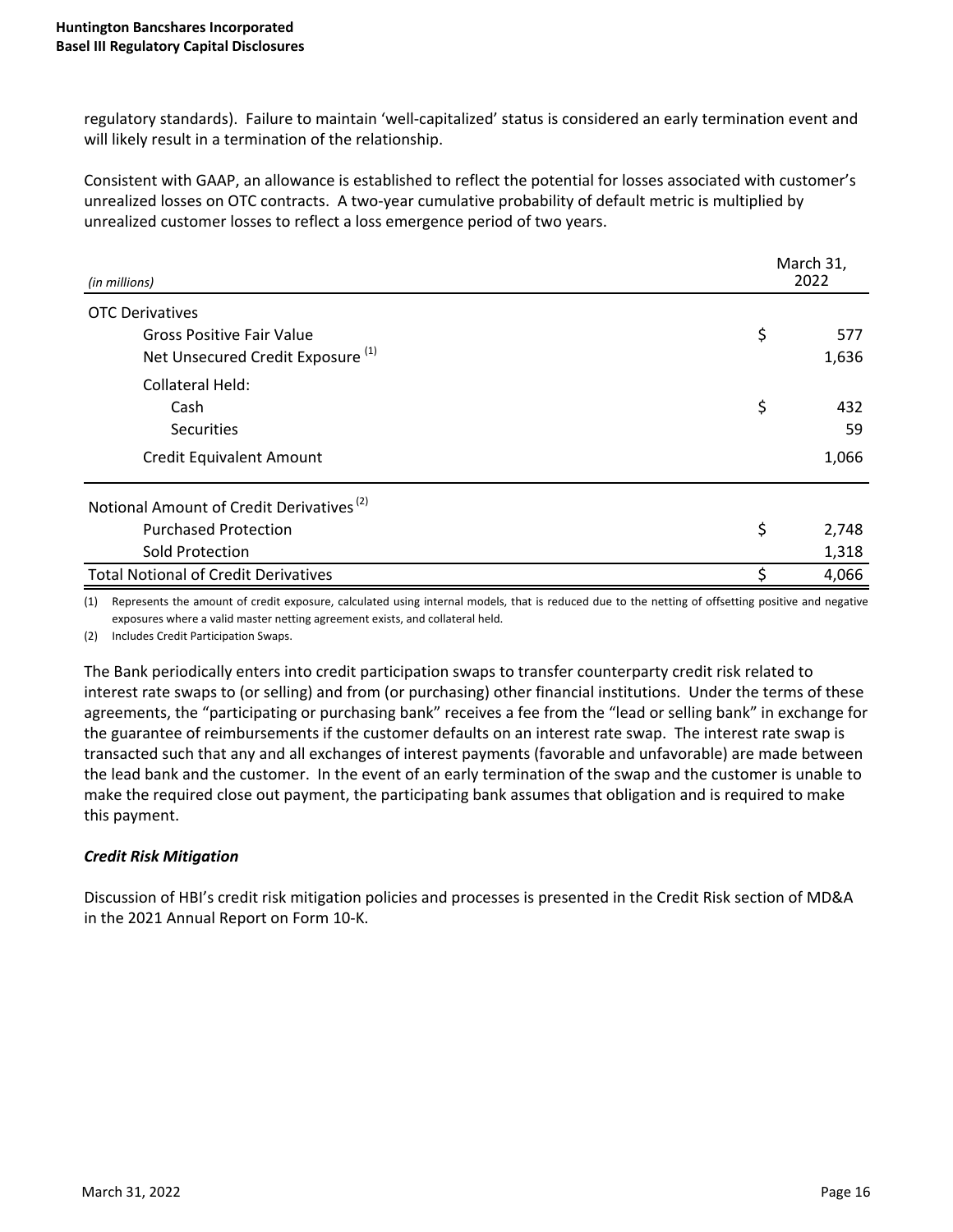#### **Exposures covered by eligible financial collateral after application of haircuts:**

| (in millions)                   | March 31, 2022 |       |  |
|---------------------------------|----------------|-------|--|
| <b>Exposure Type</b>            |                |       |  |
| Loans and leases <sup>(1)</sup> |                | 1,448 |  |
| Derivatives <sup>(2)</sup>      |                | 491   |  |
| Repo-style transactions         |                | 408   |  |
| Letters of Credit               |                | 25    |  |
| Total                           |                | 2,372 |  |

(1) Includes all financial collateral held against loans and leases, without consideration of whether the financial collateral is recognized for the purpose of reducing capital requirements.

(2) Includes Derivatives, Investing, and Trading Activities

#### Exposures covered by guarantees and credit derivatives with associated risk weighted amount:

| (in millions)                     | March 31, 2022         |                                      |  |  |  |
|-----------------------------------|------------------------|--------------------------------------|--|--|--|
| <b>Exposure Type</b>              | <b>Exposure Amount</b> | <b>Risk Weighted</b><br>Asset Amount |  |  |  |
| AFS/HTM Securities <sup>(1)</sup> | $36,916$ \$            | 3,489                                |  |  |  |
| Loans                             | 2,026                  | 270                                  |  |  |  |
| Letters of Credit                 | 21                     | 4                                    |  |  |  |
| Other <sup>(2)</sup>              | 26                     | 5                                    |  |  |  |
| Total                             | 38,989                 | 3,768                                |  |  |  |

(1) Includes U.S. Government Agencies and Government Sponsored Entity Securities.

(2) Includes Credit Participation Swaps Sold.

#### *Equities not Subject to Market Risk Capital Rules*

Equity investments held at HBI include marketable equity securities, private equity investments, and other equity investments classified within other assets.

Non-marketable equity securities are recorded at historical cost, and marketable equity securities are carried at fair value with unrealized net gains or losses reported within income. Low Income Housing Tax Credit investments are included in other assets and the majority of these investments are accounted for using the proportional amortization method. Investments that do not meet the requirements of the proportional amortization method and other miscellaneous equity investments are generally accounted for using the equity method.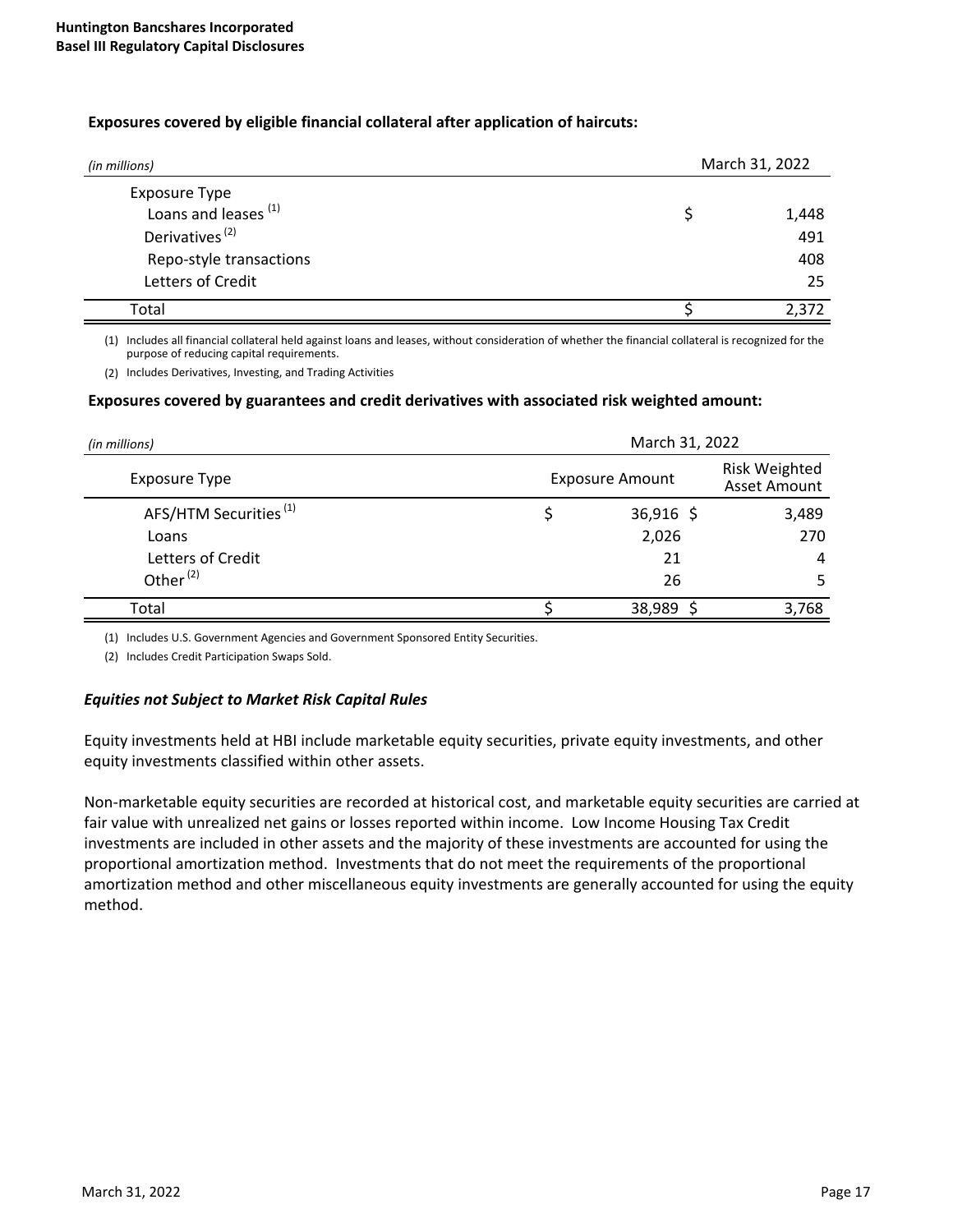## **Summary of Equity Investment Exposures**

Huntington's equity exposures not subject to the Market Risk rule include the following investments:

- Low Income Housing Tax Credit Investments see Note 14 VIEs in our 2022 First Quarter Report on Form 10-Q for additional information on affordable housing tax credit investments.
- Other Miscellaneous Equity Investments New Market Tax Credit Investments, Historic Tax Credit Investments, Small Business Investment Companies, Rural Business Investment Companies, certain equity method investments and other miscellaneous investments.
- Federal Reserve Bank and Federal Home Loan Bank stock, which are considered equity exposures under the regulatory capital framework.

## **Equity Securities Not Subject to Market Risk Rule:**

|                                                | March 31, 2022 |                        |       |  |  |
|------------------------------------------------|----------------|------------------------|-------|--|--|
| (in millions)                                  | Nonpublic      | <b>Publicly Traded</b> | Total |  |  |
| Amortized cost                                 | $2,798$ \$     | 17                     | 2,815 |  |  |
| Unrealized gains/losses                        | 69             | (3)                    | 66    |  |  |
| Latent revaluation gains/losses <sup>(1)</sup> |                |                        |       |  |  |
| Fair value                                     | 2,867          | 14                     | 2,881 |  |  |

(1) The unrealized gains/(losses) not recognized either in the balance sheet or through earnings.

There were no net realized gains or losses arising from sales and liquidations of equity investments for the quarter ended March 31, 2022.

#### Capital Requirements for Equity Securities Not Subject to Market Risk Rule:

|                            | March 31, 2022 |                             |  |  |
|----------------------------|----------------|-----------------------------|--|--|
| (in millions)              | Exposure       | <b>Risk Weighted Assets</b> |  |  |
| 0%                         | $513$ \$       |                             |  |  |
| 20%                        | 465            | 93                          |  |  |
| 100%                       | 1,837          | 1,837                       |  |  |
| Full look-through approach |                |                             |  |  |
| Total                      | $2,815$ \$     | 1,930                       |  |  |

#### *Interest Rate Risk for Non-Trading Activities*

Disclosure is presented in the Interest Rate Risk portion of the Market Risk section of MD&A in the 2021 Annual Report on Form 10-K and the 2022 First Quarter Report on Form 10-Q.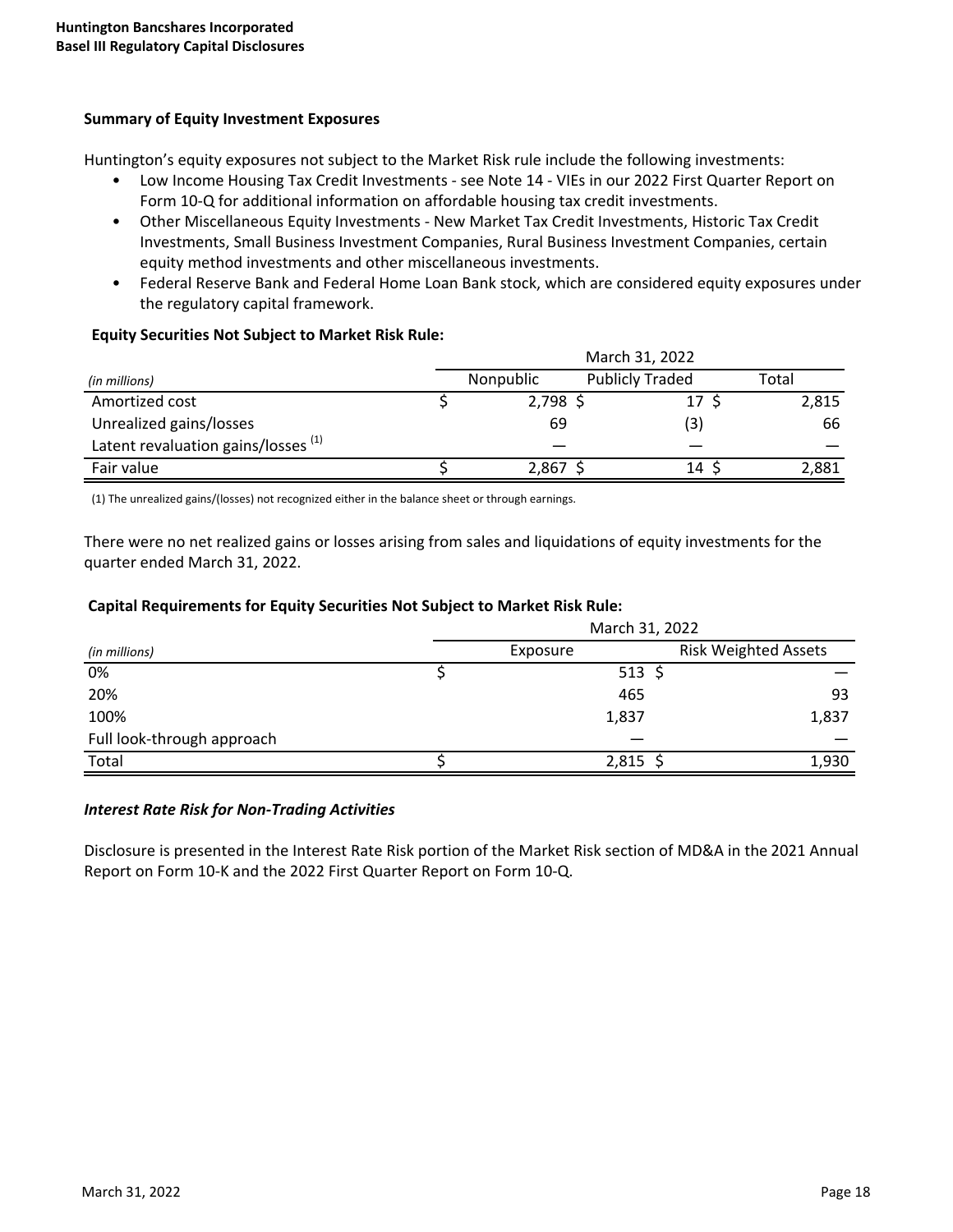#### *Appendix A* **Huntington Bancshares Incorporated Basel III Regulatory Capital Disclosures March 31, 2022**

| <b>Table</b> | <b>Disclosure Requirement</b>                                                                                                                                                                                                                                             | <b>Disclosure Location</b>                                                                                                |
|--------------|---------------------------------------------------------------------------------------------------------------------------------------------------------------------------------------------------------------------------------------------------------------------------|---------------------------------------------------------------------------------------------------------------------------|
|              | 1. Scope of Application                                                                                                                                                                                                                                                   |                                                                                                                           |
| Qualitative  |                                                                                                                                                                                                                                                                           |                                                                                                                           |
| А            | The name of the top corporate entity in the group to which the<br>Risk Based Capital Standards apply.                                                                                                                                                                     | <b>Basel III Regulatory Capital Disclosures:</b><br>Introduction and Scope of Application                                 |
| B            | A brief description of the differences in the basis for consolidating<br>entities for accounting and regulatory purposes, with a description<br>of those entities:                                                                                                        | Not applicable. HBI does not have<br>differences in the basis of consolidation for<br>accounting and regulatory purposes. |
|              | (1) That are fully consolidated;                                                                                                                                                                                                                                          |                                                                                                                           |
|              | (2) That are deconsolidated and deducted from total capital;                                                                                                                                                                                                              |                                                                                                                           |
|              | (3) For which the total capital requirement is deducted; and                                                                                                                                                                                                              |                                                                                                                           |
|              | (4) That are neither consolidated nor deducted (for example,<br>where the investment in the entity is assigned a risk weight<br>in accordance with this subpart).                                                                                                         |                                                                                                                           |
| C            | Any restrictions, or other major impediments, on transfer of funds Basel III Regulatory Capital Disclosures:<br>or total capital within the group.                                                                                                                        | Scope of Application                                                                                                      |
| Quantitative |                                                                                                                                                                                                                                                                           |                                                                                                                           |
| D            | The aggregate amount of surplus capital of insurance subsidiaries<br>included in the total capital of the consolidated group.                                                                                                                                             | <b>Basel III Regulatory Capital Disclosures:</b><br>Scope of Application                                                  |
| E            | The aggregate amount by which actual total capital is less than the Basel III Regulatory Capital Disclosures:<br>minimum total capital requirement in all subsidiaries, with total<br>capital requirements and the name(s) of the subsidiaries with such<br>deficiencies. | Scope of Application                                                                                                      |
|              | 2. Capital Structure                                                                                                                                                                                                                                                      |                                                                                                                           |
| Qualitative  |                                                                                                                                                                                                                                                                           |                                                                                                                           |
| A            | Summary information on the terms and conditions of the main<br>features of all regulatory capital instruments.                                                                                                                                                            | <b>Basel III Regulatory Capital Disclosures:</b><br>Capital Structure                                                     |
|              |                                                                                                                                                                                                                                                                           | 2021 Annual Report on Form 10-K                                                                                           |
|              |                                                                                                                                                                                                                                                                           | (1) Note 11 - Borrowings                                                                                                  |
|              |                                                                                                                                                                                                                                                                           | (2) Note 13 - Shareholders' Equity                                                                                        |
| Quantitative |                                                                                                                                                                                                                                                                           |                                                                                                                           |
| B            | The amount of common equity Tier 1 capital, with separate<br>disclosure of:                                                                                                                                                                                               | <b>Basel III Regulatory Capital Disclosures:</b><br>Capital Structure                                                     |
|              | (1) Common stock and related surplus;                                                                                                                                                                                                                                     |                                                                                                                           |
|              | (2) Retained earnings;                                                                                                                                                                                                                                                    |                                                                                                                           |
|              | (3) Common equity minority interest;                                                                                                                                                                                                                                      |                                                                                                                           |
|              | (4) AOCI; and                                                                                                                                                                                                                                                             |                                                                                                                           |
|              | (5) Regulatory adjustments and deductions made to common<br>equity Tier 1 capital                                                                                                                                                                                         |                                                                                                                           |
| C            | The amount of Tier 1 capital, with separate disclosure of:                                                                                                                                                                                                                | <b>Basel III Regulatory Capital Disclosures:</b>                                                                          |
|              | (1) Additional Tier 1 capital elements, including additional Tier<br>1 capital instruments and Tier 1 minority interest not<br>included in common equity Tier 1 capital; and                                                                                              | Capital Structure                                                                                                         |
|              | (2) Regulatory adjustments and deductions made to Tier 1<br>capital.                                                                                                                                                                                                      |                                                                                                                           |
| D            | The amount of total capital, with separate disclosure of:                                                                                                                                                                                                                 | Basel III Regulatory Capital Disclosures:                                                                                 |
|              | (1) Tier 2 capital elements, including Tier 2 capital instruments<br>and total capital minority interest not included in Tier 1<br>capital; and                                                                                                                           | Capital Structure                                                                                                         |
|              | (2) Regulatory adjustments and deductions made to total<br>capital.                                                                                                                                                                                                       |                                                                                                                           |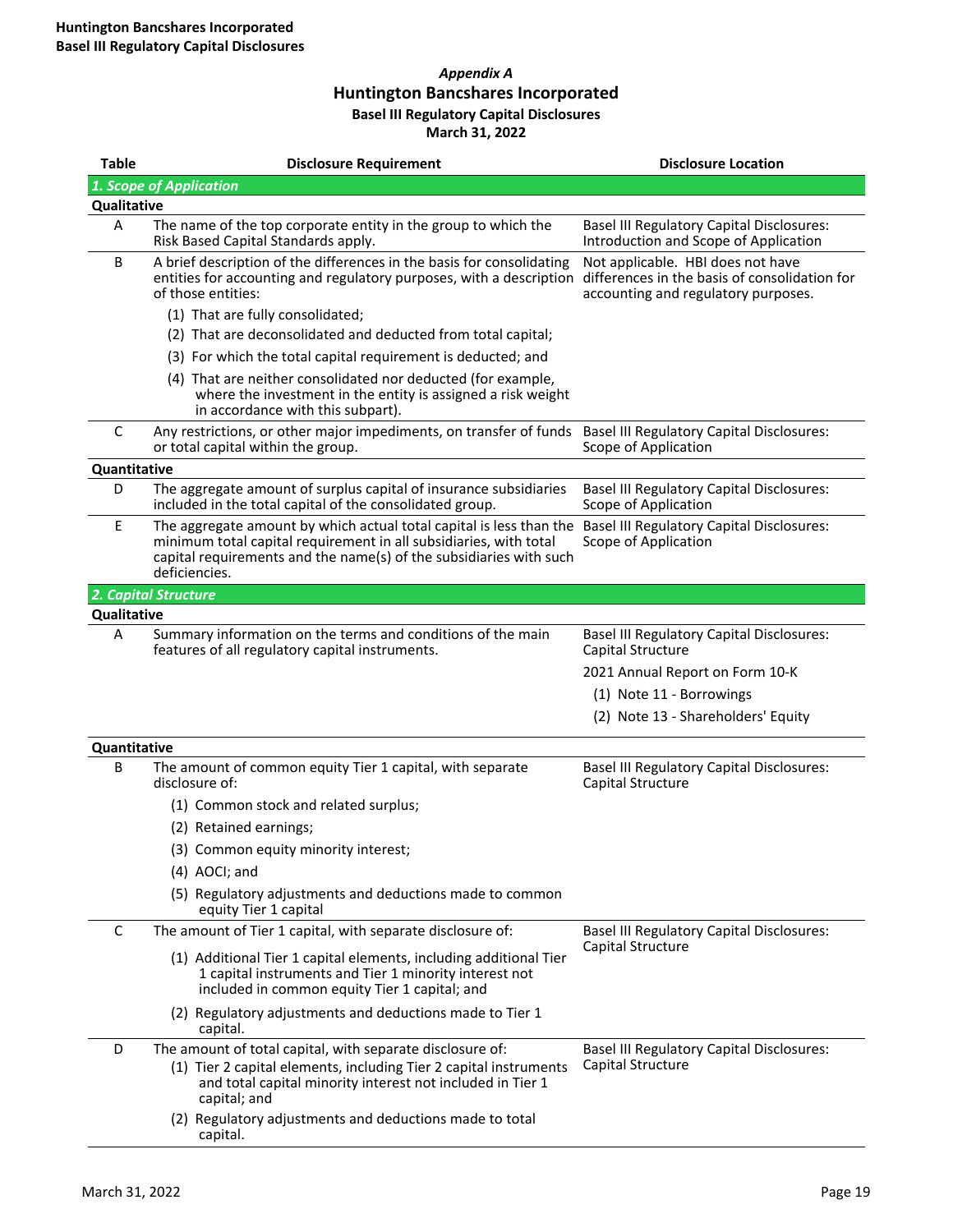| <b>Table</b> | <b>Disclosure Requirement</b>                                                                                                                                                                                                                                                                               | <b>Disclosure Location</b>                                                      |
|--------------|-------------------------------------------------------------------------------------------------------------------------------------------------------------------------------------------------------------------------------------------------------------------------------------------------------------|---------------------------------------------------------------------------------|
|              | 3. Capital Adequacy                                                                                                                                                                                                                                                                                         |                                                                                 |
| Qualitative  |                                                                                                                                                                                                                                                                                                             |                                                                                 |
| A            | A summary discussion of the bank holding company's approach to<br>assessing the adequacy of its capital to support current and future<br>activities.                                                                                                                                                        | Basel III Regulatory Capital Disclosures: Capital<br>Adequacy                   |
| Quantitative |                                                                                                                                                                                                                                                                                                             |                                                                                 |
| B            | Risk-weighted assets for:                                                                                                                                                                                                                                                                                   | Basel III Regulatory Capital Disclosures: Capital                               |
|              | (1) Exposures to sovereign entities;                                                                                                                                                                                                                                                                        | Adequacy                                                                        |
|              | (2) Exposures to certain supranational entities and MDBs;                                                                                                                                                                                                                                                   |                                                                                 |
|              | (3) Exposures to depository institutions, foreign banks, and<br>credit unions;                                                                                                                                                                                                                              |                                                                                 |
|              | (4) Exposures to PSEs;                                                                                                                                                                                                                                                                                      |                                                                                 |
|              | (5) Corporate exposures;                                                                                                                                                                                                                                                                                    |                                                                                 |
|              | (6) Residential mortgage exposures;                                                                                                                                                                                                                                                                         |                                                                                 |
|              | (7) Statutory multifamily mortgages and pre-sold construction<br>loans;                                                                                                                                                                                                                                     |                                                                                 |
|              | (8) HVCRE loans;                                                                                                                                                                                                                                                                                            |                                                                                 |
|              | (9) Past due loans;                                                                                                                                                                                                                                                                                         |                                                                                 |
|              | (10) Other assets;                                                                                                                                                                                                                                                                                          |                                                                                 |
|              | (11) Cleared transactions;                                                                                                                                                                                                                                                                                  |                                                                                 |
|              | (12) Default fund contributions;                                                                                                                                                                                                                                                                            |                                                                                 |
|              | (13) Unsettled transactions;                                                                                                                                                                                                                                                                                |                                                                                 |
|              | (14) Securitization exposures; and                                                                                                                                                                                                                                                                          |                                                                                 |
|              | (15) Equity exposures                                                                                                                                                                                                                                                                                       |                                                                                 |
| C            | Standardized market risk-weighted assets as calculated under<br>subpart F                                                                                                                                                                                                                                   | Basel III Regulatory Capital Disclosures: Capital<br>Adequacy                   |
| D            | Common equity Tier 1, Tier 1 and total risk-based capital ratios:                                                                                                                                                                                                                                           | Basel III Regulatory Capital Disclosures: Capital                               |
|              | (1) For the top consolidated group; and                                                                                                                                                                                                                                                                     | Adequacy                                                                        |
|              | (2) For each depository institution subsidiary.                                                                                                                                                                                                                                                             |                                                                                 |
| E            | Total standardized risk-weighted assets.                                                                                                                                                                                                                                                                    | Basel III Regulatory Capital Disclosures: Capital<br>Adequacy                   |
|              | <b>4. Capital Conservation Buffer</b>                                                                                                                                                                                                                                                                       |                                                                                 |
| Qualitative  |                                                                                                                                                                                                                                                                                                             |                                                                                 |
| A            | At least quarterly, the bank holding company must calculate and<br>publicly disclose the capital conservation buffer as described under<br>\$1.11.                                                                                                                                                          | Basel III Regulatory Capital Disclosures: Capital<br><b>Conservation Buffer</b> |
| Quantitative |                                                                                                                                                                                                                                                                                                             |                                                                                 |
| В            | At least quarterly, the bank holding company must calculate and<br>publicly disclose the eligible retained income of the bank holding<br>company, as described under §I.11.                                                                                                                                 | Basel III Regulatory Capital Disclosures: Capital<br><b>Conservation Buffer</b> |
| C            | At least quarterly, the bank holding company must calculate and<br>publicly disclose any limitations it has on distributions and<br>discretionary bonus payments resulting from the capital<br>conservation buffer framework described under §I.11, including<br>the maximum payout amount for the quarter. | Basel III Regulatory Capital Disclosures: Capital<br><b>Conservation Buffer</b> |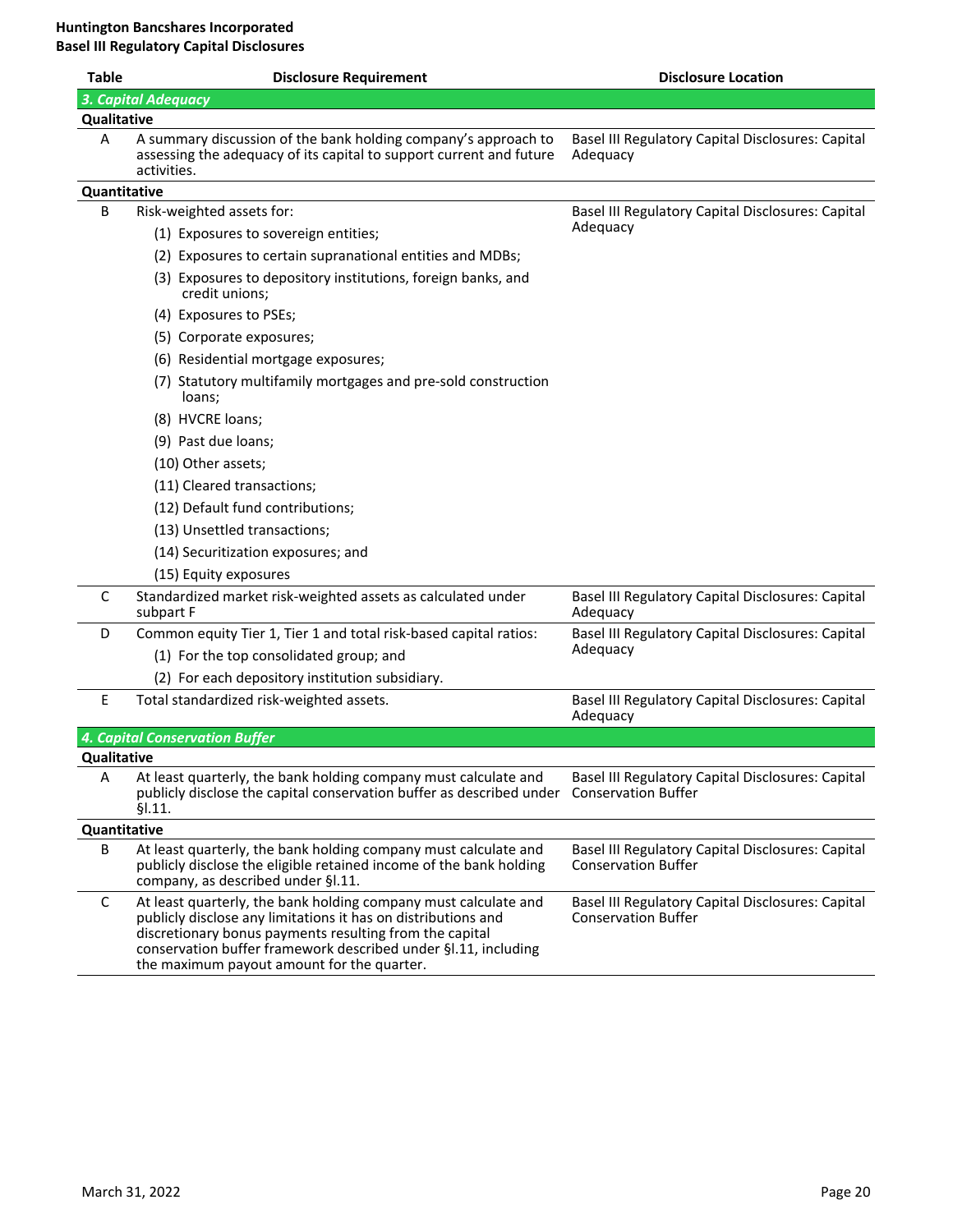| <b>Table</b> | <b>Disclosure Requirement</b>                                                                                                                                                                                                                                                                                                                                                                                                                                                                 | <b>Disclosure Location</b>                                                                                    |
|--------------|-----------------------------------------------------------------------------------------------------------------------------------------------------------------------------------------------------------------------------------------------------------------------------------------------------------------------------------------------------------------------------------------------------------------------------------------------------------------------------------------------|---------------------------------------------------------------------------------------------------------------|
|              | <b>5. Credit Risk: General Disclosures</b>                                                                                                                                                                                                                                                                                                                                                                                                                                                    |                                                                                                               |
| Qualitative  |                                                                                                                                                                                                                                                                                                                                                                                                                                                                                               |                                                                                                               |
| A            | The general qualitative disclosure requirement with respect to<br>credit risk (excluding counterparty credit risk disclosed in<br>accordance with Table 6), including the:                                                                                                                                                                                                                                                                                                                    | Basel III Regulatory Capital Disclosures: Credit<br><b>Risk - General Discussions</b>                         |
|              | (1) Policy for determining past due or delinquency status;                                                                                                                                                                                                                                                                                                                                                                                                                                    | 2021 Annual Report on Form 10-K                                                                               |
|              | (2) Policy for placing loans on nonaccrual;                                                                                                                                                                                                                                                                                                                                                                                                                                                   | (1) Note 1 - Significant Accounting Policies                                                                  |
|              | (3) Policy for returning loans to accrual status;                                                                                                                                                                                                                                                                                                                                                                                                                                             | (2) Risk Management and Capital section of                                                                    |
|              | (4) Definition of and policy for identifying impaired loans (for<br>financial accounting purposes);                                                                                                                                                                                                                                                                                                                                                                                           | MD&A                                                                                                          |
|              | (5) Description of the methodology that the bank holding<br>company uses to estimate its allowance for loan and lease<br>losses, including statistical methods used where applicable:                                                                                                                                                                                                                                                                                                         | 2022 First Quarter Report on Form 10-Q                                                                        |
|              | (6) Policy for charging-off uncollectible amounts; and                                                                                                                                                                                                                                                                                                                                                                                                                                        | (1) Note 5 - Allowance for Credit Losses                                                                      |
|              | (7) Discussion of the bank holding company's credit risk<br>management policy.                                                                                                                                                                                                                                                                                                                                                                                                                | (2) Credit risk section of MD&A                                                                               |
| Quantitative |                                                                                                                                                                                                                                                                                                                                                                                                                                                                                               |                                                                                                               |
| В            | Total credit risk exposures and average credit risk exposures, after<br>accounting offsets in accordance with GAAP, without taking into<br>account the effects of credit risk mitigation techniques (for<br>example, collateral and netting not permitted under GAAP), over<br>the period categorized by major types of credit exposure. For<br>example, banks could use categories similar to that used for<br>financial statement purposes. Such categories might include, for<br>instance: | Basel III Regulatory Capital Disclosures: Credit<br><b>Risk - General Discussions</b>                         |
|              | (1) Loans, off-balance sheet commitments, and other non-<br>derivative off-balance sheet exposures;                                                                                                                                                                                                                                                                                                                                                                                           | 2022 First Quarter Report on Form 10-Q                                                                        |
|              | (2) Debt securities; and                                                                                                                                                                                                                                                                                                                                                                                                                                                                      | (1) Note 3 - Investment Securities and Other                                                                  |
|              | (3) OTC derivatives                                                                                                                                                                                                                                                                                                                                                                                                                                                                           | <b>Securities</b><br>(2) Note 5 - Allowance for Credit Losses                                                 |
| C            | Geographic distribution of exposures, categorized in significant<br>areas by major types of credit exposure.                                                                                                                                                                                                                                                                                                                                                                                  | Basel III Regulatory Capital Disclosures: Credit<br><b>Risk - General Discussions</b>                         |
|              |                                                                                                                                                                                                                                                                                                                                                                                                                                                                                               | 2022 First Quarter Report on Form 10-Q                                                                        |
|              |                                                                                                                                                                                                                                                                                                                                                                                                                                                                                               | (1) Note 3 - Investment Securities and Other<br><b>Securities</b><br>(2) Note 5 - Allowance for Credit Losses |
| D            | Industry or counterparty type distribution of exposures,<br>categorized by major types of credit exposure.                                                                                                                                                                                                                                                                                                                                                                                    | Basel III Regulatory Capital Disclosures: Credit<br>Risk - General Discussions                                |
|              |                                                                                                                                                                                                                                                                                                                                                                                                                                                                                               | 2022 First Quarter Report on Form 10-Q                                                                        |
|              |                                                                                                                                                                                                                                                                                                                                                                                                                                                                                               | (1) Note 3 - Investment Securities and Other<br><b>Securities</b>                                             |
| Ε            | By major industry or counterparty type:                                                                                                                                                                                                                                                                                                                                                                                                                                                       | Basel III Regulatory Capital Disclosures: Credit<br>Risk - General Discussions                                |
|              | (1) Amount of nonaccrual loans for which there was a related<br>allowance under GAAP;                                                                                                                                                                                                                                                                                                                                                                                                         | 2022 First Quarter Report on Form 10-Q                                                                        |
|              | (2) Amount of nonaccrual loans for which there was no related<br>allowance under GAAP;                                                                                                                                                                                                                                                                                                                                                                                                        | (1) Note 4 - Loans and Leases<br>(2) Note 5 - Allowance for Credit Losses                                     |
|              | (3) Amount of loans past due 90 days and on nonaccrual;                                                                                                                                                                                                                                                                                                                                                                                                                                       | (3) Table 10 - Quarterly Net Charge-off                                                                       |
|              | (4) Amount of loans past due 90 days and still accruing;                                                                                                                                                                                                                                                                                                                                                                                                                                      | Analysis                                                                                                      |
|              | (5) The balance in the allowance for loan and lease losses at the<br>end of each period, disaggregated on the basis of the bank's<br>impairment method. To disaggregate the information<br>required on the basis of impairment methodology, an entity<br>shall separately disclose the amounts based on the<br>requirements in GAAP; and                                                                                                                                                      |                                                                                                               |

(6) Charge-offs during the period.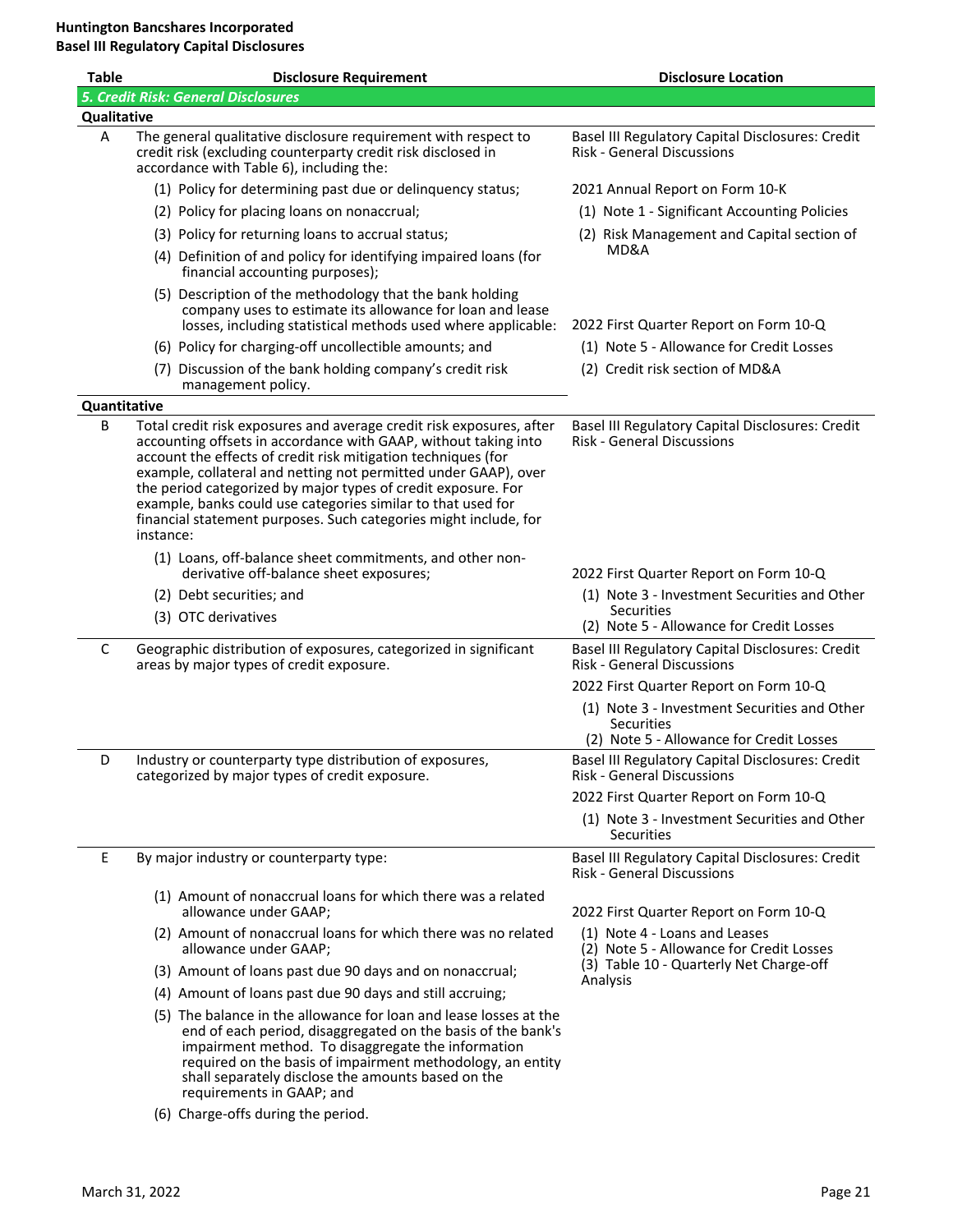| <b>Table</b> | <b>Disclosure Requirement</b>                                                                                                                                                                                                                                                                                                                                      | <b>Disclosure Location</b>                                                                                                      |
|--------------|--------------------------------------------------------------------------------------------------------------------------------------------------------------------------------------------------------------------------------------------------------------------------------------------------------------------------------------------------------------------|---------------------------------------------------------------------------------------------------------------------------------|
|              | 5. Credit Risk: General Disclosures, continued                                                                                                                                                                                                                                                                                                                     |                                                                                                                                 |
| F            | Amount of nonaccrual loans and, if available, the amount of past<br>due loans categorized by significant geographic areas including, if<br>practical, the amounts of allowances related to each geographical<br>area, further categorized as required by GAAP.                                                                                                     | Basel III Regulatory Capital Disclosures: Credit<br><b>Risk - General Discussions</b>                                           |
| G            | Reconciliation of changes in ACL.                                                                                                                                                                                                                                                                                                                                  | 2022 First Quarter Report on Form 10-Q                                                                                          |
|              |                                                                                                                                                                                                                                                                                                                                                                    | (1) Note 5 - Allowance for Credit Losses                                                                                        |
| H            | Remaining contractual maturity delineation (for example, one year<br>or less) of the whole portfolio, categorized by credit exposure.                                                                                                                                                                                                                              | Basel III Regulatory Capital Disclosures: Credit<br><b>Risk - General Discussions</b>                                           |
|              | 6. General Disclosure for Counterparty Credit Risk-Related Exposures                                                                                                                                                                                                                                                                                               |                                                                                                                                 |
| Qualitative  |                                                                                                                                                                                                                                                                                                                                                                    |                                                                                                                                 |
| Α            | The general qualitative disclosure requirement with respect to OTC<br>derivatives, eligible margin loans, and repo-style transactions,<br>including a discussion of:                                                                                                                                                                                               | <b>Basel III Regulatory Capital Disclosures:</b><br>General Disclosure for Counterparty Credit<br><b>Risk-Related Exposures</b> |
|              | (1) The methodology used to assign credit limits for<br>counterparty credit exposures;                                                                                                                                                                                                                                                                             |                                                                                                                                 |
|              | (2) Policies for securing collateral, valuing and managing<br>collateral, and establishing credit reserves;                                                                                                                                                                                                                                                        |                                                                                                                                 |
|              | (3) The primary types of collateral taken; and                                                                                                                                                                                                                                                                                                                     |                                                                                                                                 |
|              | (4) The impact of the amount of collateral the bank would have<br>to provide given a deterioration in the bank holding<br>company's own creditworthiness.                                                                                                                                                                                                          |                                                                                                                                 |
| Quantitative |                                                                                                                                                                                                                                                                                                                                                                    |                                                                                                                                 |
| B            | Gross positive fair value of contracts, collateral held (including<br>type, for example, cash, government securities), and net unsecured<br>credit exposure. A bank also must disclose the notional value of<br>credit derivative hedges purchased for counterparty credit risk<br>protection and the distribution of current credit exposure by<br>exposure type. | <b>Basel III Regulatory Capital Disclosures:</b><br>General Disclosure for Counterparty Credit<br><b>Risk-Related Exposures</b> |
| C            | Notional amount of purchased and sold credit derivatives,<br>segregated between use for the bank's own credit portfolio and in<br>its intermediation activities, including the distribution of the credit<br>derivative products used, categorized further by protection bought<br>and sold within each product group.                                             | <b>Basel III Regulatory Capital Disclosures:</b><br>General Disclosure for Counterparty Credit<br><b>Risk-Related Exposures</b> |
|              | 7. Credit Risk Mitigation                                                                                                                                                                                                                                                                                                                                          |                                                                                                                                 |
| Qualitative  |                                                                                                                                                                                                                                                                                                                                                                    |                                                                                                                                 |
| Α            | The general qualitative disclosure requirement with respect to<br>credit risk mitigation, including:                                                                                                                                                                                                                                                               | 2021 Annual Report on Form 10-K                                                                                                 |
|              | (1) Policies and processes for collateral valuation and<br>management;                                                                                                                                                                                                                                                                                             | (1) Note 1 - Significant Accounting Policies                                                                                    |
|              | (2) A description of the main types of collateral taken by the<br>bank;                                                                                                                                                                                                                                                                                            | (2) Risk Management and Capital section of<br>MD&A                                                                              |
|              | (3) The main types of guarantors/credit derivative<br>counterparties and their creditworthiness; and                                                                                                                                                                                                                                                               |                                                                                                                                 |
|              | (4) Information about (market or credit) risk concentrations<br>with respect to credit risk mitigation.                                                                                                                                                                                                                                                            |                                                                                                                                 |
| Quantitative |                                                                                                                                                                                                                                                                                                                                                                    |                                                                                                                                 |
| B            | For each separately disclosed credit risk portfolio, the total<br>exposure that is covered by eligible financial collateral, and after<br>the application of haircuts.                                                                                                                                                                                             | Basel III Regulatory Capital Disclosures: Credit<br><b>Risk Mitigation</b>                                                      |
| C            | For each separately disclosed portfolio, the total exposure that is<br>covered by guarantees/credit derivatives and the risk-weighted<br>asset amount associated with that exposure.                                                                                                                                                                               | Basel III Regulatory Capital Disclosures: Credit<br><b>Risk Mitigation</b>                                                      |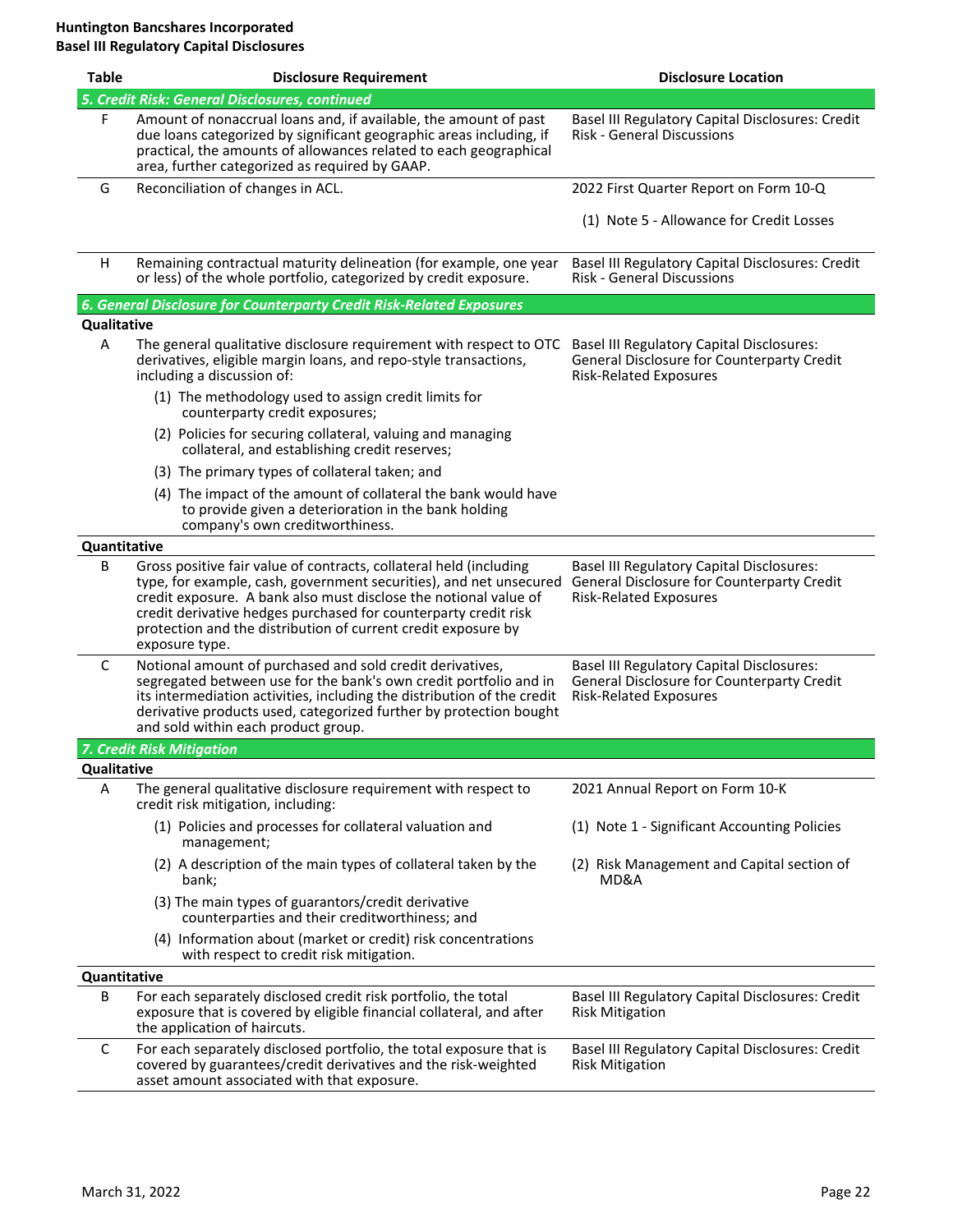| <b>Table</b> |                                                                                                                                                                                                                      | <b>Disclosure Requirement</b>                                                                                                                                                                                                                                                                                                                | <b>Disclosure Location</b>                                                                                   |  |  |  |  |  |
|--------------|----------------------------------------------------------------------------------------------------------------------------------------------------------------------------------------------------------------------|----------------------------------------------------------------------------------------------------------------------------------------------------------------------------------------------------------------------------------------------------------------------------------------------------------------------------------------------|--------------------------------------------------------------------------------------------------------------|--|--|--|--|--|
|              | 8. Securitizations                                                                                                                                                                                                   |                                                                                                                                                                                                                                                                                                                                              |                                                                                                              |  |  |  |  |  |
|              | <b>Qualitative</b>                                                                                                                                                                                                   |                                                                                                                                                                                                                                                                                                                                              |                                                                                                              |  |  |  |  |  |
| Α            | discussion of:                                                                                                                                                                                                       | The general qualitative disclosure requirement with respect to a<br>securitization (including synthetic securitizations), including a                                                                                                                                                                                                        | <b>Basel III Regulatory Capital Disclosures:</b><br>Securitization                                           |  |  |  |  |  |
|              |                                                                                                                                                                                                                      | (1) The bank's objectives for securitizing assets, including the<br>extent to which these activities transfer credit risk of the<br>underlying exposures away from the bank to other entities<br>and including the type of risks assumed and retained with<br>resecuritization activity;                                                     | 2021 Annual Report on Form 10-K<br>(1) Note 1 - Significant Accounting Policies                              |  |  |  |  |  |
|              |                                                                                                                                                                                                                      | (2) The nature of the risks (e.g. liquidity risk) inherent in the<br>securitized assets;                                                                                                                                                                                                                                                     | 2022 First Quarter Report on Form 10-Q                                                                       |  |  |  |  |  |
|              | each of them;                                                                                                                                                                                                        | (3) The roles played by the bank in the securitization process<br>and an indication of the extent of the bank's involvement in                                                                                                                                                                                                               | $(1)$ Note 14 - VIEs                                                                                         |  |  |  |  |  |
|              |                                                                                                                                                                                                                      | (4) The processes in place to monitor changes in the credit and<br>market risk of securitization exposures including how those<br>processes differ for resecuritization exposures;                                                                                                                                                           |                                                                                                              |  |  |  |  |  |
|              |                                                                                                                                                                                                                      | (5) The bank's policy for mitigating the credit risk retained<br>through securitization and resecuritization exposures; and                                                                                                                                                                                                                  |                                                                                                              |  |  |  |  |  |
|              |                                                                                                                                                                                                                      | (6) The risk-based capital approaches that the bank follows for<br>its securitization exposures including the type of<br>securitization exposure to which each approach applies.                                                                                                                                                             |                                                                                                              |  |  |  |  |  |
| B            | A list of:                                                                                                                                                                                                           |                                                                                                                                                                                                                                                                                                                                              |                                                                                                              |  |  |  |  |  |
|              | (1) The type of securitization SPEs that the bank, as sponsor,<br>uses to securitize third-party exposures. The bank must<br>indicate whether it has exposure to these SPEs, either on- or<br>off-balance sheet; and |                                                                                                                                                                                                                                                                                                                                              | <b>Basel III Regulatory Capital Disclosures:</b><br>Securitization<br>2022 First Quarter Report on Form 10-Q |  |  |  |  |  |
|              | (2) Affiliated entities:                                                                                                                                                                                             |                                                                                                                                                                                                                                                                                                                                              | $(1)$ Note 14 - VIEs                                                                                         |  |  |  |  |  |
|              |                                                                                                                                                                                                                      | (i) That the bank manages or advises; and                                                                                                                                                                                                                                                                                                    |                                                                                                              |  |  |  |  |  |
|              |                                                                                                                                                                                                                      | (ii) That invest either in the securitization exposures that<br>the bank has securitized or in securitization SPEs that<br>the bank sponsors.                                                                                                                                                                                                |                                                                                                              |  |  |  |  |  |
| C            | activities, including:                                                                                                                                                                                               | Summary of the bank's accounting policies for securitization                                                                                                                                                                                                                                                                                 | <b>Basel III Regulatory Capital Disclosures:</b><br>Securitization                                           |  |  |  |  |  |
|              |                                                                                                                                                                                                                      | (1) Whether the transactions are treated as sales or financings;                                                                                                                                                                                                                                                                             | 2021 Annual Report on Form 10-K                                                                              |  |  |  |  |  |
|              |                                                                                                                                                                                                                      | (2) Recognition of gain-on-sale;                                                                                                                                                                                                                                                                                                             | (1) Note 1 - Significant Accounting Policies                                                                 |  |  |  |  |  |
|              |                                                                                                                                                                                                                      | (3) Methods and key assumptions applied in valuing retained or<br>purchased interests;                                                                                                                                                                                                                                                       | 2022 First Quarter Report on Form 10-Q                                                                       |  |  |  |  |  |
|              | changes;                                                                                                                                                                                                             | (4) Changes in methods and key assumptions from the previous<br>period for valuing retained interests and impact of the                                                                                                                                                                                                                      | (1) Note 14 - VIEs                                                                                           |  |  |  |  |  |
|              |                                                                                                                                                                                                                      | (5) Treatment of synthetic securitizations;                                                                                                                                                                                                                                                                                                  |                                                                                                              |  |  |  |  |  |
|              |                                                                                                                                                                                                                      | (6) How exposures intended to be securitized are valued and<br>whether they are recorded under subpart D of this part; and                                                                                                                                                                                                                   |                                                                                                              |  |  |  |  |  |
|              |                                                                                                                                                                                                                      | (7) Policies for recognizing liabilities on the balance sheet for<br>arrangements that could require the bank to provide<br>financial support for securitized assets.                                                                                                                                                                        |                                                                                                              |  |  |  |  |  |
| D            |                                                                                                                                                                                                                      | An explanation of significant changes to any quantitative<br>information since the last reporting period.                                                                                                                                                                                                                                    | <b>Basel III Regulatory Capital Disclosures:</b><br>Securitization                                           |  |  |  |  |  |
| Quantitative |                                                                                                                                                                                                                      |                                                                                                                                                                                                                                                                                                                                              |                                                                                                              |  |  |  |  |  |
| E            |                                                                                                                                                                                                                      | The total outstanding exposures securitized by the bank in<br>securitizations that meet the operational criteria provided in § .141 Securitization<br>(categorized into traditional and synthetic securitizations), by<br>exposure type, separately for securitizations of third-party<br>exposures for which the bank acts only as sponsor. | <b>Basel III Regulatory Capital Disclosures:</b>                                                             |  |  |  |  |  |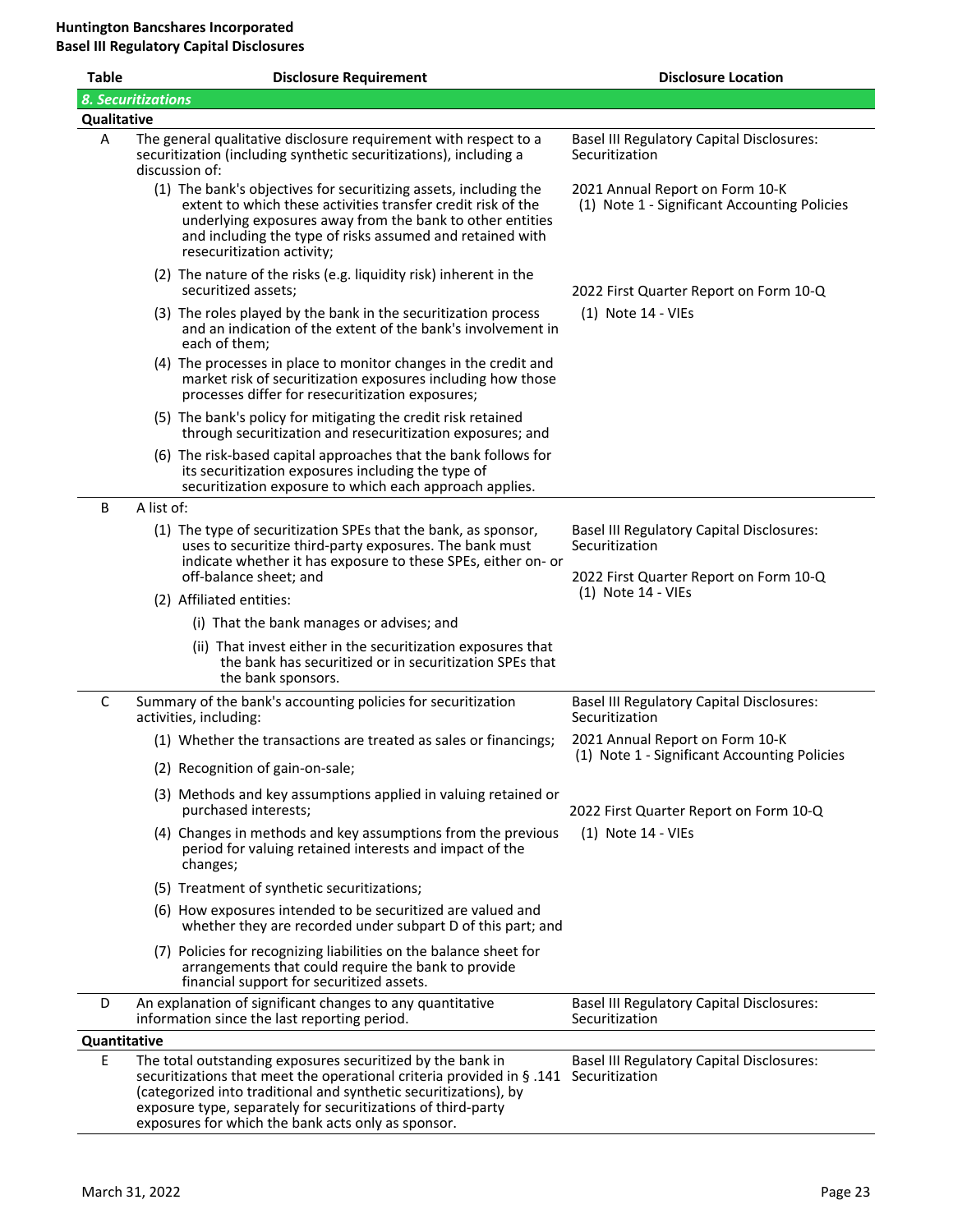| <b>Table</b> | <b>Disclosure Requirement</b>                                                                                                                                                                                                                                                                                                                    | <b>Disclosure Location</b>                                                                               |
|--------------|--------------------------------------------------------------------------------------------------------------------------------------------------------------------------------------------------------------------------------------------------------------------------------------------------------------------------------------------------|----------------------------------------------------------------------------------------------------------|
|              | 8. Securitizations, continued                                                                                                                                                                                                                                                                                                                    |                                                                                                          |
| F            | For exposures securitized by the bank in securitizations that meet<br>the operational criteria in §.141:                                                                                                                                                                                                                                         | <b>Basel III Regulatory Capital Disclosures:</b><br>Securitization                                       |
|              | (1) Amount of securitized assets that are impaired/past due<br>categorized by exposure type; and                                                                                                                                                                                                                                                 |                                                                                                          |
|              | (2) Losses recognized by the bank during the current period<br>categorized by exposure type.                                                                                                                                                                                                                                                     |                                                                                                          |
| G            | The total amount of outstanding exposures intended to be<br>securitized categorized by exposure type.                                                                                                                                                                                                                                            | Not applicable                                                                                           |
| H            | Aggregate amount of:                                                                                                                                                                                                                                                                                                                             | <b>Basel III Regulatory Capital Disclosures:</b>                                                         |
|              | (1) On-balance sheet securitization exposures retained or<br>purchased categorized by exposure type; and                                                                                                                                                                                                                                         | Securitization                                                                                           |
|              | (2) Off-balance sheet securitization exposures categorized by<br>exposure type.                                                                                                                                                                                                                                                                  |                                                                                                          |
|              | (1) Aggregate amount of securitization exposures retained or<br>purchased and the associated capital requirements for these<br>exposures, categorized between securitization and<br>resecuritization exposures, further categorized into a<br>meaningful number of risk weight bands and by risk-based<br>capital approach (e.g., SSFA); and     | <b>Basel III Regulatory Capital Disclosures:</b><br>Securitization                                       |
|              | (2) Exposures that have been deducted entirely from tier 1 capital,<br>CEIOs deducted from total capital (as described in §I.42(a)(1),<br>and other exposures deducted from total capital should be<br>disclosed separately by exposure type.                                                                                                    |                                                                                                          |
| J            | Summary of current year's securitization activity, including the<br>amount of exposures securitized (by exposure type), and<br>recognized gain or loss on sale by exposure type.                                                                                                                                                                 | Not applicable.                                                                                          |
| К            | Aggregate amount of resecuritization exposures retained or<br>purchased categorized according to:                                                                                                                                                                                                                                                | Not applicable. HBI does not have any<br>resecuritization exposures.                                     |
|              | (1) Exposures to which credit risk mitigation is applied and<br>those not applied; and                                                                                                                                                                                                                                                           |                                                                                                          |
|              | (2) Exposures to guarantors categorized according to guarantor<br>creditworthiness categories or guarantor name.                                                                                                                                                                                                                                 |                                                                                                          |
|              | 9. Equities not Subject to the Market Risk Rules                                                                                                                                                                                                                                                                                                 |                                                                                                          |
| Qualitative  |                                                                                                                                                                                                                                                                                                                                                  |                                                                                                          |
| A            | The general qualitative disclosure requirement with respect to<br>equity risk for equities not subject to the market risk rules,<br>including:                                                                                                                                                                                                   | <b>Basel III Regulatory Capital Disclosures:</b><br>Equities not Subject to Market Risk Capital<br>Rules |
|              | (1) Differentiation between holdings on which capital gains are<br>expected and those taken under other objectives including<br>for relationship and strategic reasons; and                                                                                                                                                                      |                                                                                                          |
|              | (2) Discussion of important policies covering the valuation of<br>and accounting for equity holdings not subject to subpart F<br>of this part. This includes the accounting techniques and<br>valuation methodologies used, including key assumptions<br>and practices affecting valuation as well as significant<br>changes in these practices. |                                                                                                          |
| Quantitative |                                                                                                                                                                                                                                                                                                                                                  |                                                                                                          |
| B            | Value disclosed on the balance sheet of investments, as well as the<br>fair value of those investments; for securities that are publicly<br>traded, a comparison to publicly-quoted share values where the<br>share price is materially different from fair value.                                                                               | <b>Basel III Regulatory Capital Disclosures:</b><br>Equities not Subject to Market Risk Capital<br>Rules |
| С            | The types and nature of investments, including the amount that is:                                                                                                                                                                                                                                                                               | <b>Basel III Regulatory Capital Disclosures:</b>                                                         |
|              | (1) Publicly traded.                                                                                                                                                                                                                                                                                                                             | Equities not Subject to Market Risk Capital<br>Rules                                                     |
|              | (2) Non-publicly traded.                                                                                                                                                                                                                                                                                                                         |                                                                                                          |